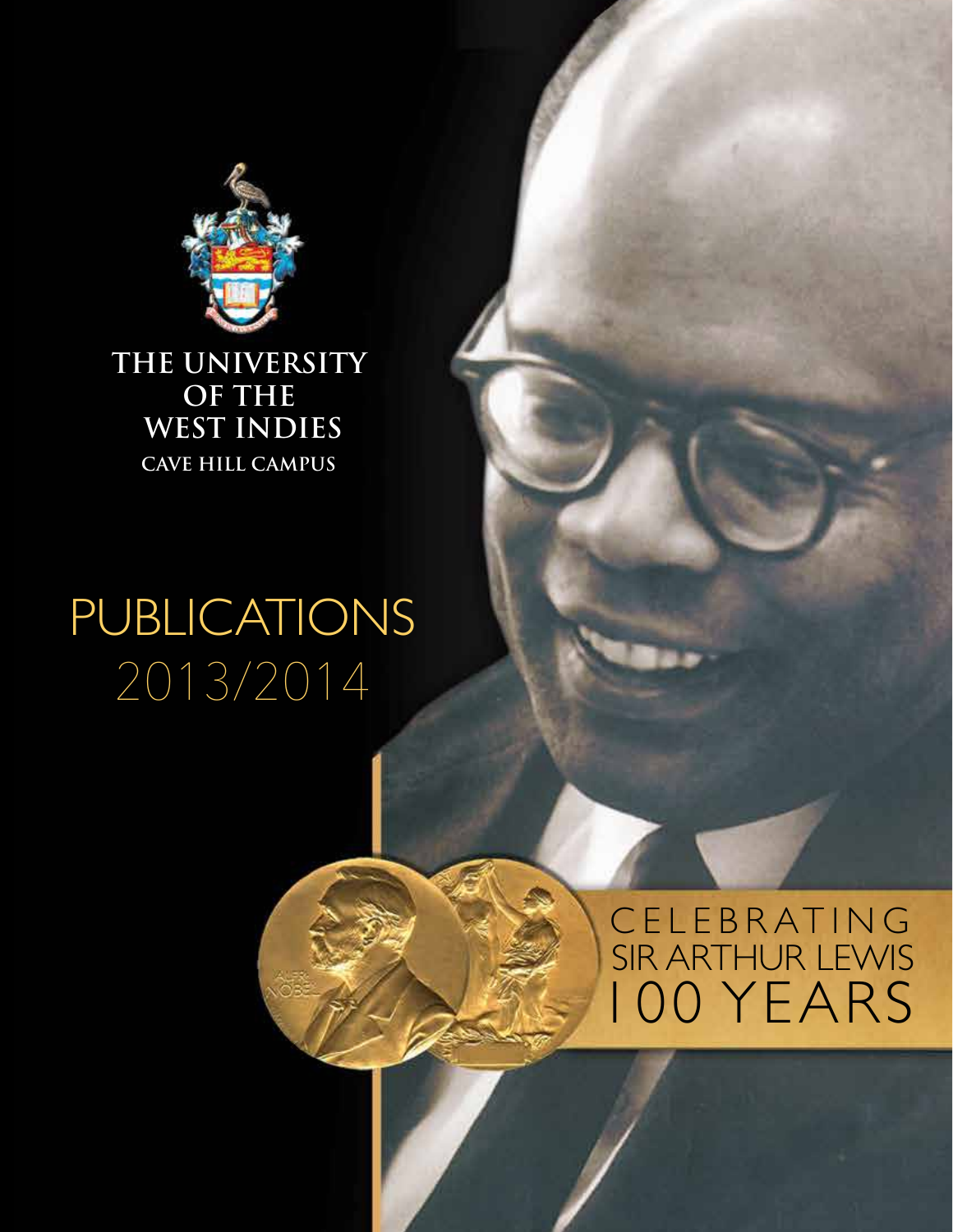#### **Featured on the cover**

The Cave Hill Campus celebrates the 100th anniversary of St Lucian **Sir Arthur Lewis** b. January 23, 1915 – d. June 15, 1991.

Sir Arthur Lewis was the first West Indian Principal of the University College of the West Indies (UCWI ) (1958 - 60) and its first Vice Chancellor under the UWI Independent Charter (1960 - 1963). He was a visiting Professor of Economics at the Cave Hill Campus from 1973 - 1991.

In 1979 Sir Arthur received the Nobel Memorial Prize in Economic Sciences.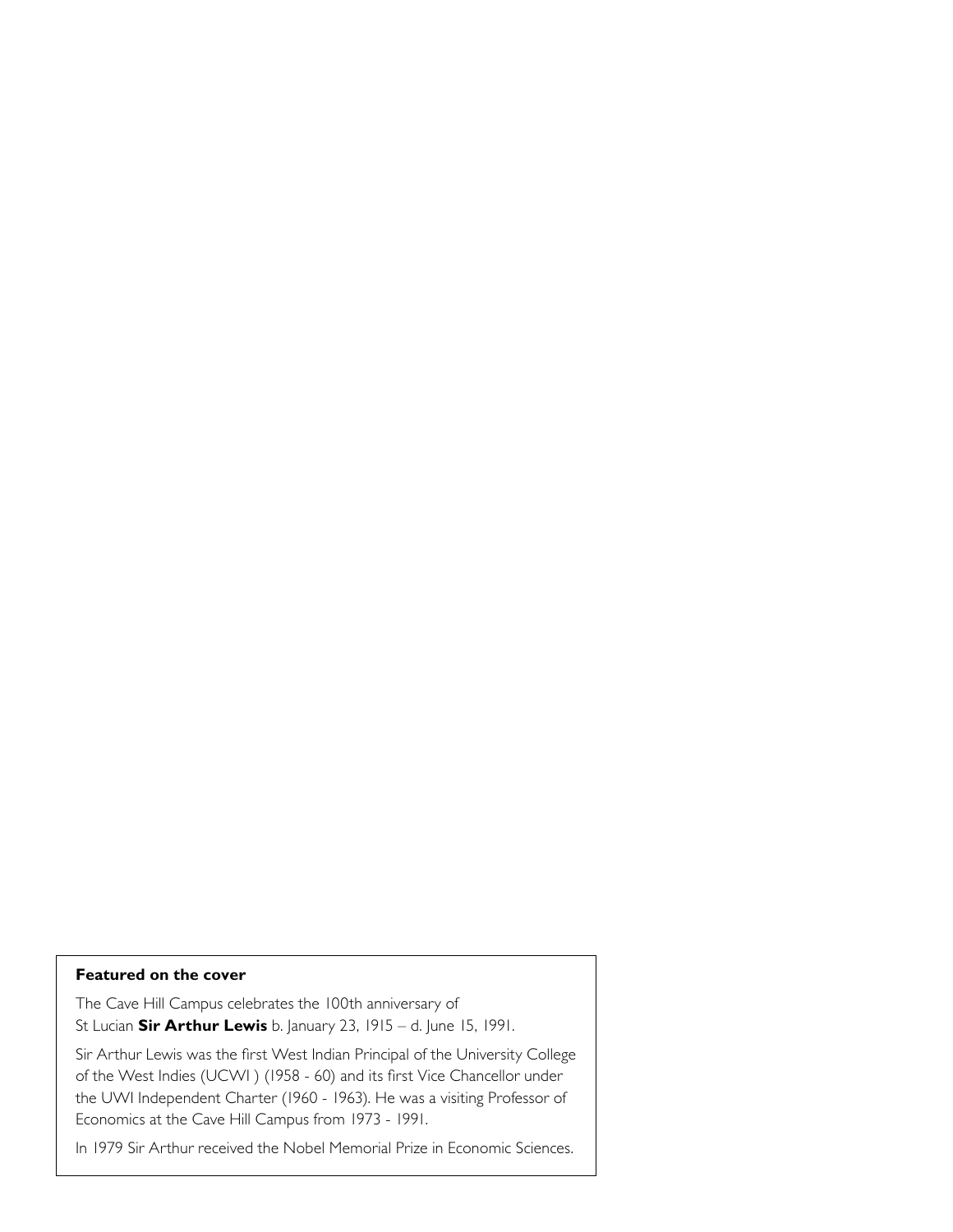

The University of the West Indies Cave Hill Campus, Barbados

# PUBLICATIONS **2013 –2014**

**Edited by the Sidney Martin Library**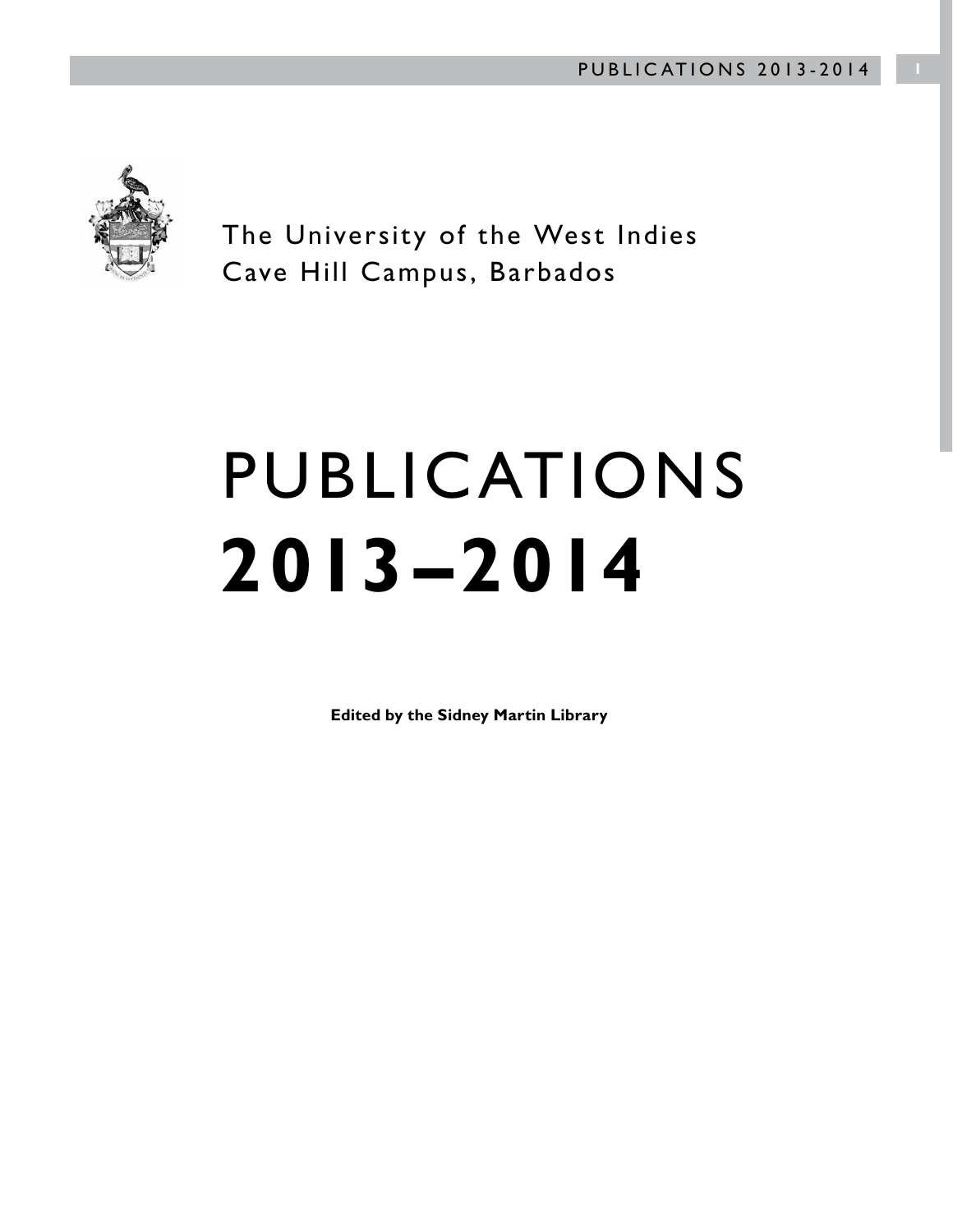#### **The University of the West Indies MISSION STATEMENT**

To advance education and create knowledge through excellence in teaching, research, innovation, public service, intellectual leadership and outreach in order to support the inclusive (social, economic, political, cultural, environmental) development of the Caribbean region and beyond.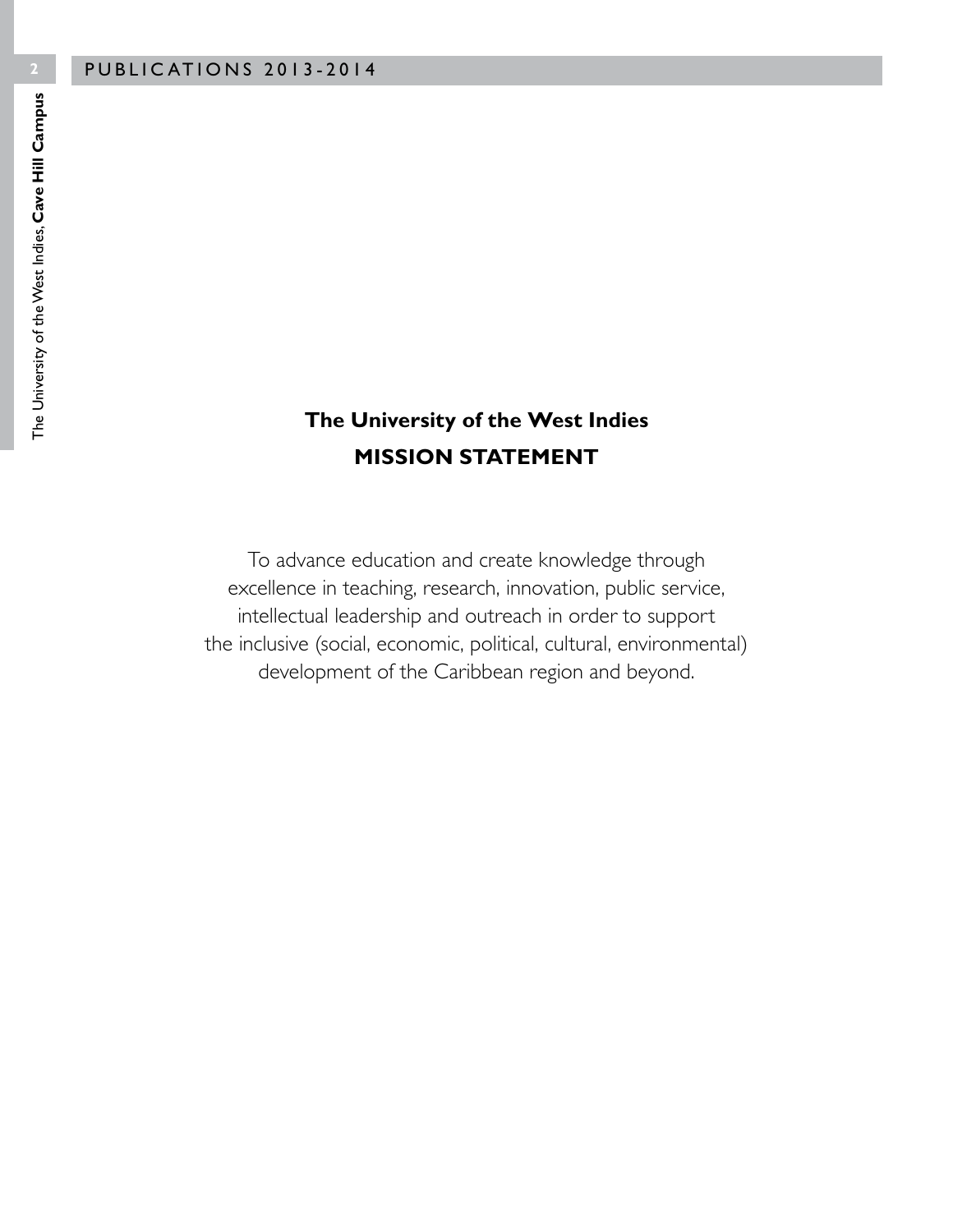## Contents

| 4 | <b>Faculty of Humanities</b> |
|---|------------------------------|
|   | and Education                |

- 4 Cultural Studies Department
- 4 Department of History and Philosophy
- 5 Department of Language, Linguistics and Literature
- 6 Errol Barrow Centre for Creative Imagination
- 7 School of Education

#### **9 Faculty of Law**

- **10 Faculty of Medical Sciences**
- 12 Chronic Disease Research Centre (CDRC)

#### **16 Faculty of Science and Technology**

- 16 Department of Biological and Chemical Sciences
- 18 Department of Computer Science, Mathematics and Physics
- 19 Centre for Resource Management and Environmental Studies (CERMES)

#### **22 Faculty of Social Sciences**

- 22 Department of Economics
- 23 Department of Government, Sociology and Social Work
- 23 Department of Management Studies
- 25 Sir Arthur Lewis Institute for Social and Economic Studies (SALISES)
- **26 Institute for Gender and Development Studies: Nita Barrow Unit**

#### **27 Non-Teaching Departments**

- 27 Sidney Martin Library
- 27 UWI HIV/AIDS Response Programme (UWIHARP)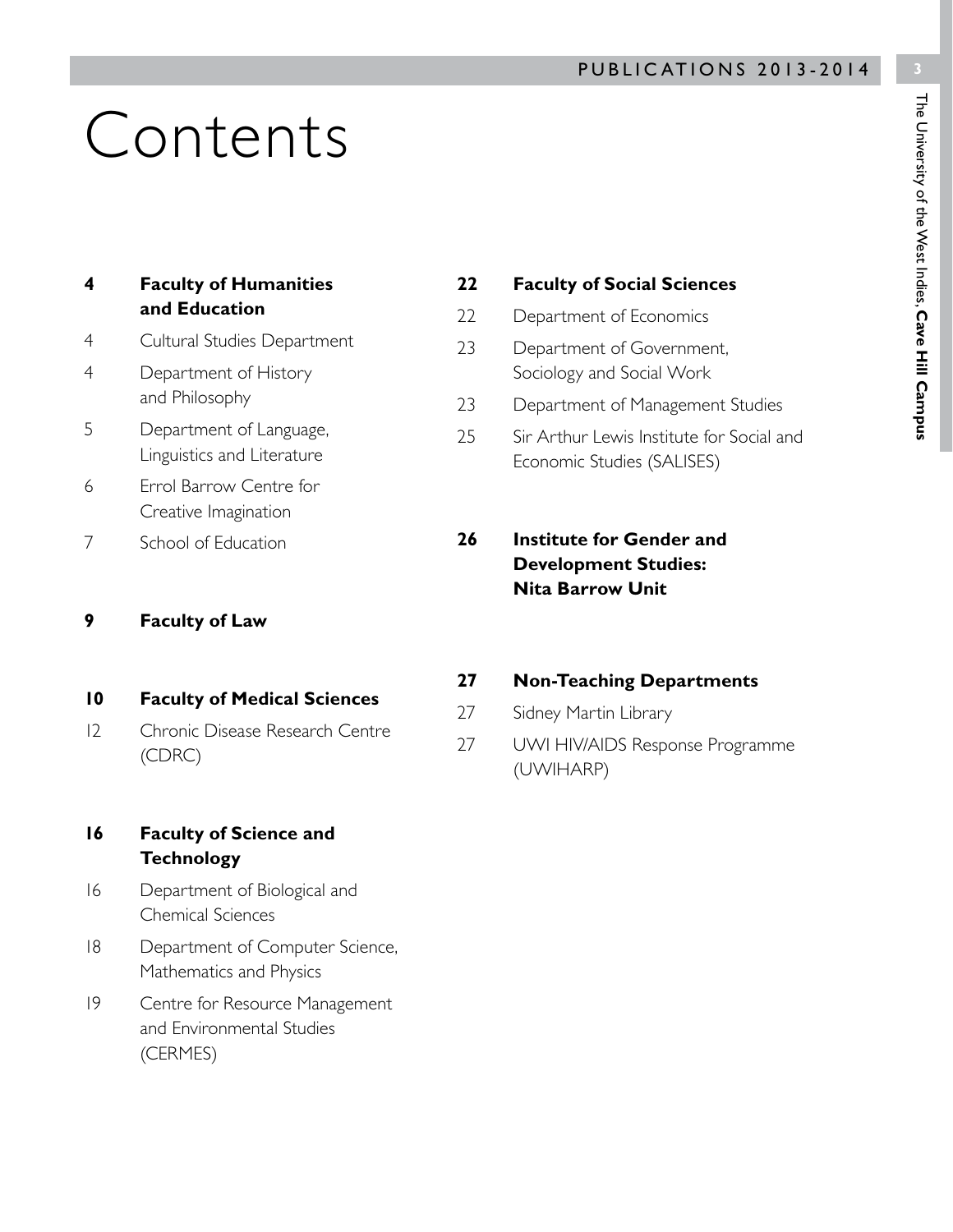### FACULTY OF HUMANITIES AND EDUCATION

#### **CULTURAL STUDIES DEPARTMENT**

#### *Popular Journalism*

**Burrowes, M.**"Landship Ahoy!"*Caribbean Beat.* Sept.- Oct. 2013: 54-57. Print.

**---**. "Mr. Harding Can' Die? The Rise and Disappearance of a Bajan Effigy." *Crop Over 40th Anniversary Souvenir Publication 2014.* June 2014: 18-19. Print.

**---.** "Manoeuvring through the Festivities: Landships in Barbados." *Crop Over 40th Anniversary Souvenir Publication 2014* June 2014: 37-41. Print.

#### *Book Review*

**Ramsay, A.** Rev. of *Terms of Inclusion: Black Intellectuals in Twentieth-Century Brazil,* by P. L. Alberto. *Journal for Research into Freemasonry and Fraternalism* 3:2(2012): 298-99. Print.

#### **DEPARTMENT OF HISTORY AND PHILOSOPHY**

#### *Book Chapters*

**Carter, H**. "Background to Panama Migration." *The Barbados-Panama Connection Revisited: 2004 Lectures Commemorating Migration from Barbados to Panama, 1904-1914*. Ed. Velma Newton, and Woodville Marshall. Bridgetown: BMHS, 2014. 19-31. Print.

**Downes, A**. "Panama Money: General Effects." *The Barbados-Panama Connection Revisited: 2004 Lectures Commemorating Migration from Barbados to Panama, 1904-1914*. Eds. Velma Newton, Kathleen Drayton, and Woodville Marshall, Bridgetown: BMHS, 2014 121- 44. Print.

**Ochieng'-Odhiambo, F**., S. Hellsten, and M. Schonfeld. "Climate Change Ethics: The End of Development or a New Paradigm Through African Sagacity?" *Global Ethics on Climate Change*. Ed. Martin Schonfeld. New York: Routledge, 2013. 89-105. Print.

**---.** "Ang' o Man e Nying'?*Listening to Ourselves: A Multilingual Anthology of African Philosophy*. Ed. Chike Jeffers. Albany NY: State University of New York Press, 2013. 52-89. Print.

#### *Refereed Journal Articles*

**Rocha**, E. "Os caminhos dos sertòes são mais árduos para uma mulher. Notas sobre a excursão de Leolinda de Figueire do Daltro aos sertões (1896-97)." *Outros Tempos, Universidade Estadual do Maranhão*, 10.15 (2013).Web.

**Worrell, R.** "The PPM and the Black Star Newspaper in Barbados: Their Ideology and Official Reaction to it." *Journal of Caribbean History* 47.2 (2013): 211- 38. Print.

#### *Non-Refereed Publications*

**Inniss, T**. "From the Margins: Sharing New Perspectives in Caribbean History and Heritage." *CHILL News* 15 UWI. (2014):70-71. Print.

**Rocha, E**. "The search for Millie: Historical Connections Between Barbados and Brazil." *CHILL News* 15 UWI. (2014): 72-73. Print.

**---.** "Valeu Mandela!" *Almanaque Urupês, Taubaté*. (2013). n. pag. Web.12 Dec. 2013.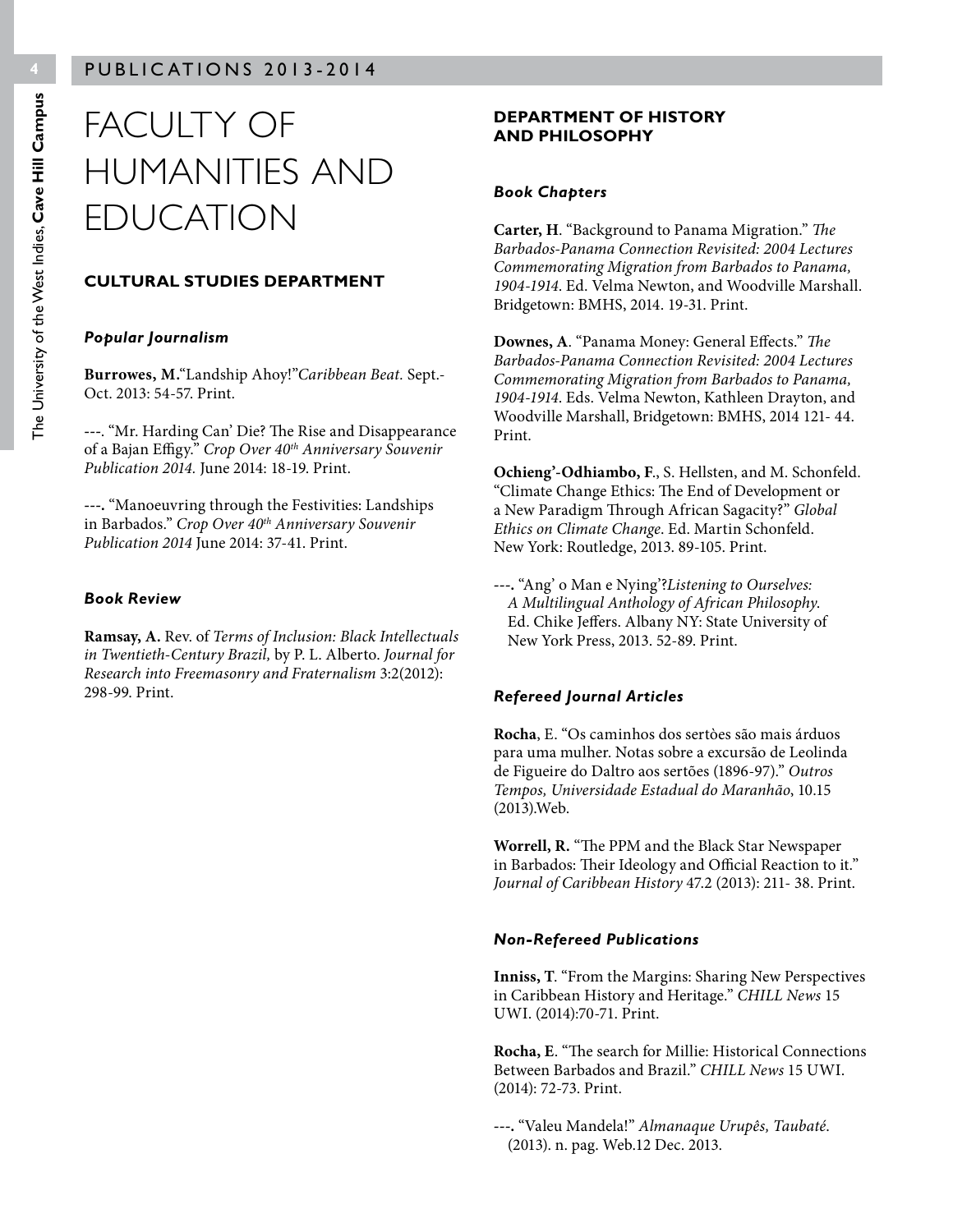The University of the West Indies, Cave Hill Campus The University of the West Indies, **Cave Hill Campus**

- **---.** "Stand up for your rights! As raizes do reggae e a luta contra o racism no Brazil." *Almanaque Urupês, Taubaté.* (2013). n. pag. Web. 28 Nov. 2013*.*
- **---.** "A Chegada Dos Imigrantes No Brasil: 120 AnosDepois." *Almanaque Urupês, Taubaté.* (2013). n. pag. Web. 20 Sep. 2013.

#### *Technical Reports/Documents*

**Carter, H.** "Maritime Mercantile: Historic Bridgetown and its Garrison Tour Guide Training Program."Report to the Ministry of Tourism and International Transport. Bridgetown. (2014): Print.

**Inniss, T**. "Historic Bridgetown and its Garrison: Culture in the City Tour." Report to the Ministry of Tourism and International Transport. Bridgetown. (2014): Print.

#### *Performance*

*No country for a White Hero: A Play Depicting the Barbados Revolutionary Politics of Athol Edwin Seymour 'T.T.' Lewis.* By **Hilary McD. Beckles**. Dir. C.M. Harlyde Walcott. Walcott Warner Theatre, Errol Barrow Centre for Creative Imagination, UWI, Cave Hill Campus. 22- 29 June 2014. Performance.

#### **DEPARTMENT OF LANGUAGE, LITERATURE AND LINGUISTICS**

#### *Books*

**Gibson, K.** "Comfa," "Caste," "Kwe-Kwe," "Old Higue," "Wakes," "Watermama." *The Encyclopedia of Caribbean Religions.* Ed. Patrick Taylor and Frederick Case. Champaign, Illinois: University of Illinois Press, 2013. Print.

Thomas, Gordon*. Os Judeus do Papa (The Pope's Jews).* Trans. **M. Schaumloeffel**. São Paulo, Brazil: Geração Editorial. 2014. Web.

#### *Refereed Book Chapters*

**Bryce, J.** "Adventures in Form: Caribbean 'Outsider' Fiction." *Beacons of Excellence: The Edgar Mittelholzer Memorial Lectures 1967-2014*. Ed. Andrew O. Lindsay. Vol.3. [Georgetown, Guyana]: The Caribbean Press, 2014. 145- 63. Print.

**Constant, I.** "Une Désécriture du Mythe de Robinson Crusoé par Patrick Chamoiseau." *Discours d'Autorité et Discours de l'Autorité.* Ed. P. Marillaud and R. Gauthier. Toulouse: Université de Toulouse. 2014. 155- 62. Print.

Jules, J. "Conversation: It's More Than Chatter". *Transcultural Roots Uprising: The Rhizomatic Languages, Literatures, and Cultures of the Caribbean*. Ed. Nicholas Faraclas, Ronald Serving, Christa Weijer and Elisabeth Echteld. San Juan, Puerto Rico: University of Puerto Rico, 2013. 535- 48. Print.

**Mabana K.** "Les Poétiques Hybrides du Roman Francophone Africain et Caribéen" *Diasporiques. Mémoire, Diasporas et Formes du Roman Francophone Contemporain*. Ed. Tara Collington and François Paré. Ottawa: Editions David, 2013. 245- 60. Print.

**Schaumloeffel, M.** "Emilio Tezas Aufschlüsselung der Grammatik des Papiamentu." *Ausgewählte Arbeiten der Kreolistik des 19. Jahrhunderts/Selected Works from 19th Century Creolistics*. Ed. Philipp Krämer. Vol. 24. Hamburg: Buske, Kreolische Bibliothek, 2014. 31-39. Print.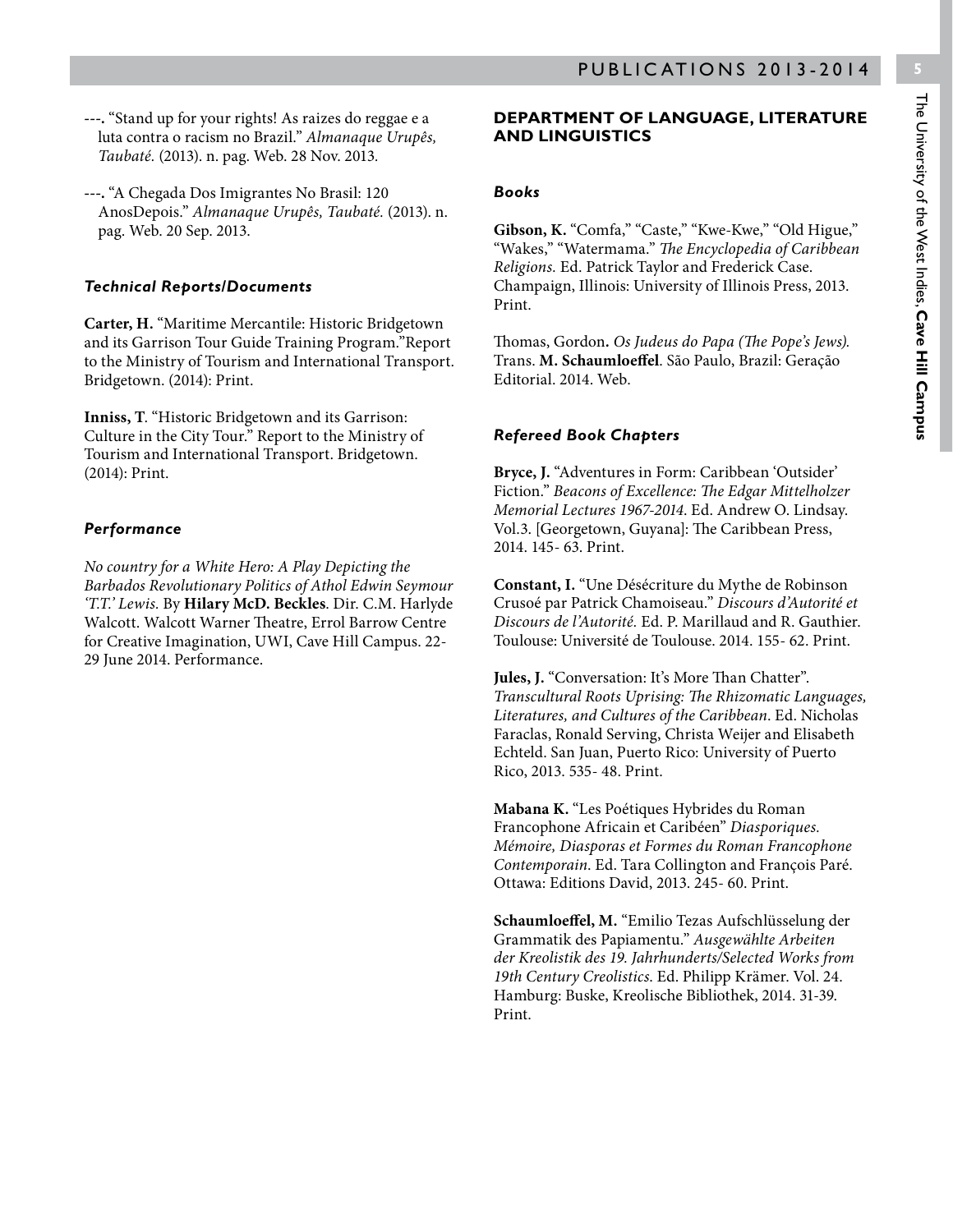#### *Refereed Journal Articles*

**Bryce, J.** "Bleeding, Wailing and Hypnosis: the Words and Images of Caroline 'booops' Sardine." *Small Axe*: *a Caribbean Journal of Criticism* 17.3.42 (2014): 16-34. Print.

- **---.** *'Elmina*: Obroni Art or Popular Melodrama?' *Black Camera,* 5.2 (2014): 134 -50. Print.
- **---.** Review of *Reading Marechera,* ed. Grant Hamilton. *Research in African Literatures*, 44.4 (2013): 167-8. Print.

**Denny, S**. "We Shape it, You Make it: 'Facing' and 'Voicing' Language-in-Education Policy in Barbados." *Journal of Sociological Research* 4.2 (2013): 197-224. Print.

**Mabana, K.** "Léopold Sédar Senghor and the Civilization of the Universal." *Diogenes*. 59.3-4 (2014): 4-12. Print.

**O'Callaghan, E.** "Tracing Underground Streams: Laying Claim to Jamaica/History." Rev. of *Hurracan* by Diana McCaulay." *Jamaica Journal* 34 (2013): 82-84. Print.

---. "Imagined Nations, 50 Years Later." *Anthurium* 10.2 (2013): 1-6. Web.

**Zamor, H.** "Indian Heritage in the French Creole-Speaking Caribbean: A Reference to the Madras Material." *International Journal of Humanities and Social Science* 4.5 (2014): 55-161. Web.

#### **ERROL BARROW CENTRE FOR CREATIVE IMAGINATION**

#### *Non-Refereed Journal Article*

**Walcott, C.M.H.W**. "For Dorothea."*BIM: Arts for the 21st Century* 6 (2013): 29. Print.

#### *Popular Journalism*

**Applewhaite, D.** "Musical Swing to Celebrations." *CHILL News.* Mar. 2014:79. Print.

#### *Performance*

*No country for a White Hero: A Play Depicting the Barbados Revolutionary Politics of Athol Edwin Seymour 'T.T.' Lewis.* By Hilary McD. Beckles. Dir. **C.M. Harlyde Walcott**. Walcott Warner Theatre, Errol Barrow Centre for Creative Imagination, UWI, Cave Hill Campus. 22- 29 June 2014. Performance.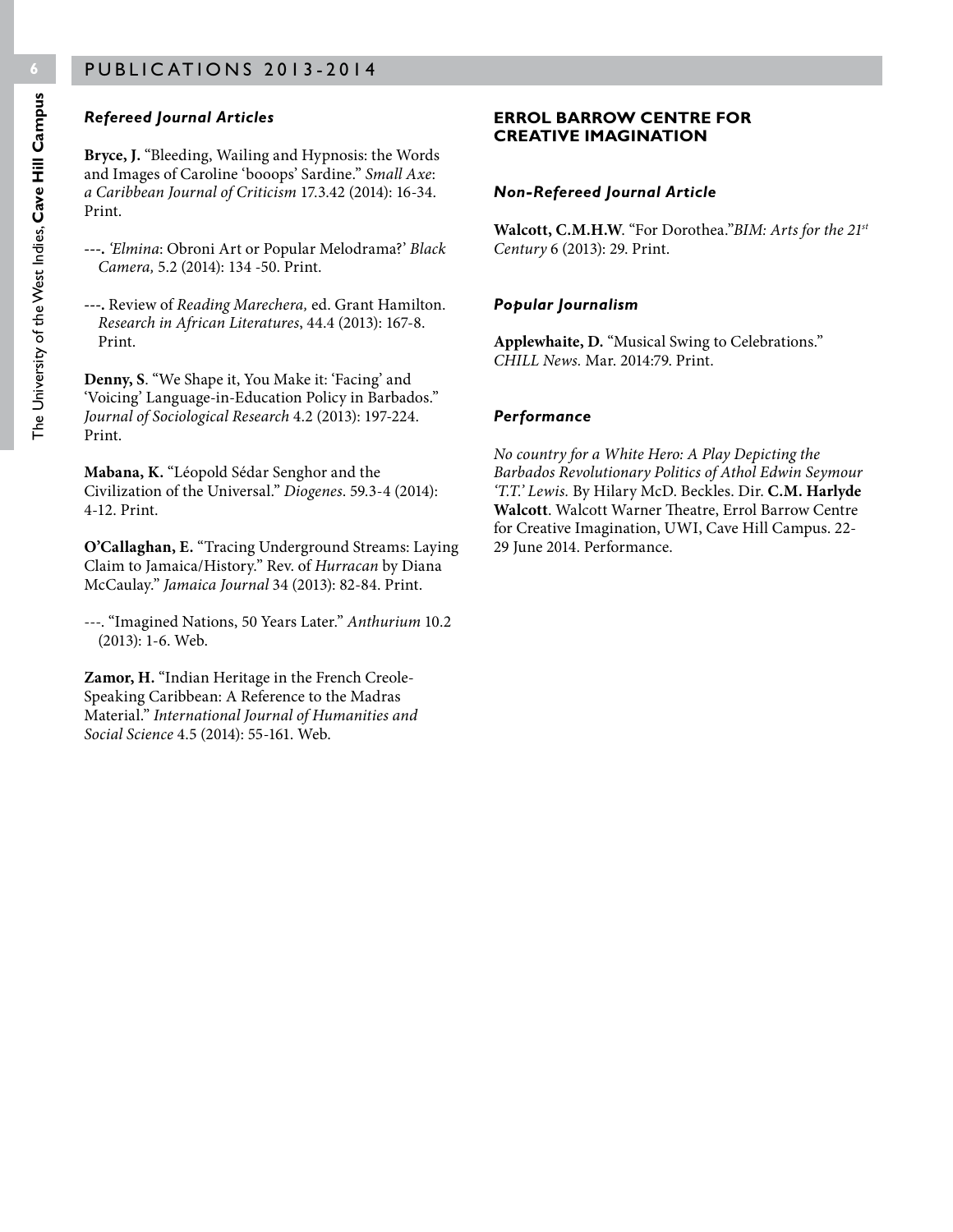#### **SCHOOL OF EDUCATION**

#### *Book Chapters*

**Blackman, S**., A. G. Richardson, and C. Fong Kong-Mungal. "Special Educators' Efficacy and Exceptional Students' future trajectories: Informing Barbados' education policy". *Research on the impact of educational policy on teaching and learning.* Ed. C. Z. Szymanski-Sunal & K. Muta . Tuscaloosa, AL: U of Alabama, 2013. 163- 81**.** Print.

**Fayombo, G. A.** "Promoting Student Engagement and Learning Outcomes in Psychology Course through Technology Infused Learner-centred Strategies." *Students' Engagement in School: International Perspectives of Psychology and Education*. Ed. F.Veiga and J. Magalhaes. 687-703. Web. < http://cieae.ie.ul.pt/2013/wp-content/uploads/2012/11/ E-Book\_ICIEAE.pdf.>.

**Leacock, C. J.**, S. J. Warrican, and A. K. Veira. "Knowledge and Practices Relating to Netbook Use: The Voices of Primary School Children in St. Vincent and the Grenadines". *Research Highlights in Technology and Teacher Education. Ed.* L. Leping, D. Gibson, and C. Maddux. Chesapeake, VA: AACE Publishing, 2013. 33-40. Print

**Maynard, D-M.** "Eysenck, Hans Jurgen." *Encyclopedia of Cross-Cultural Psychology*. Ed. Ken Keith. New Jersey: Wiley-Blackwell, 2013. 530-33. Web.

**Ogunkola, B. J**. "Incorporating Indigenous Science Knowledge and Practices into the Teaching of Science Concepts in Senior Secondary Schools in Nigeria: Science Teachers' Perspectives". *Contemporary Issues in Nigerian Education.* Ed*.* P. K. Ojedele, M. O. Arikewuyo, and A. C. Njoku. Ondo: National Institute for Educational Planning and Administration, Nigeria, 2013. 38-46. **Print.**

Bryan, B., Georgie Horrell, and S. **Robinson**. 'Teachers' Voices: The Responses of Three Groups of Teachers, in Three Settings to the Teaching of Caribbean Poetry'. Ed. Beverley Bryan and Morag Styles. *Teaching Caribbean Poetry.* New York: Routledge, 2013. Print.

#### *Refereed Journal Articles*

**Fayombo, G. A.** "Active Learning Strategies and Academic Achievement among some Psychology Undergraduates in Barbados". *World Academy of Science, Engineering and Technology; International Scholarly and Scientific Research & Innovation*  7.7 (2013): 967 -1026. Web. <http://waset.org/ publications/16432/Active-Learning-Strategies-and-Academic-Achievement-among-Some-Psychology-Undergraduates-in-Barbados>.

**---.** "Enhancing learning outcomes in Psychology through active learning strategies in Classroom and Online Learning Environments." *International Journal of Learning and Developmen*t 4.4 (2014): 114- 30. Web. <http://www.macrothink.org/journal/index/. php/ijld/article/view/6703/5504>. Marshall, I. A., and **G. A. Jackman**. "An Analysis of Progress Towards Achieving EFA Goal 6 – The Barbados Experience." *International Research Journal for Quality in Education* 1.3 (2014): 24-31. Print.

Young, J. E. J., and **G-A. Jackman.** "Formative assessment in the Grenadian lower secondary school: Teachers' perceptions, attitudes and practices." *Assessment in Education: Principles, Policy & Practice* 21.4 (2014): 398-411. Web.

Veira, A., **C. J. Leacock,** and S. J. Warrican. "Learning Outside the Walls of the Classroom: Engaging the Digital Natives". *Australasian Journal of Educational Technology 30*.2 (2014): 227- 44**.** Print.

**Marshall, I. A**., and G. A. Jackman. "An Analysis of Progress Towards Achieving EFA Goal 6 – The Barbados Experience." *International Research Journal for Quality in Education* 1.3 (2014): 24-31. Print

Gromer, J., M. H. Campbell, and **D-M. Maynard.** (2013). " Attitudes toward gay men and lesbians among Barbadian university students." *West Indian Medical Journal, 61.2 (2013):* 33-34. Print.

**Maynard, D-M.** "The history and current status of psychology in Barbados: Research and Professional Practice". *Interamerican Journal of Psychology* 47.2 (2013): 227-38. Print**.**

Gromer, J. M., M. H. Campbell, T. Gomory,, and **D-M. Maynard**. "Sexual Prejudice among Barbadian University Students". *Journal of Gay & Lesbian Social Services* 25.4 (2013): 399-419. Print.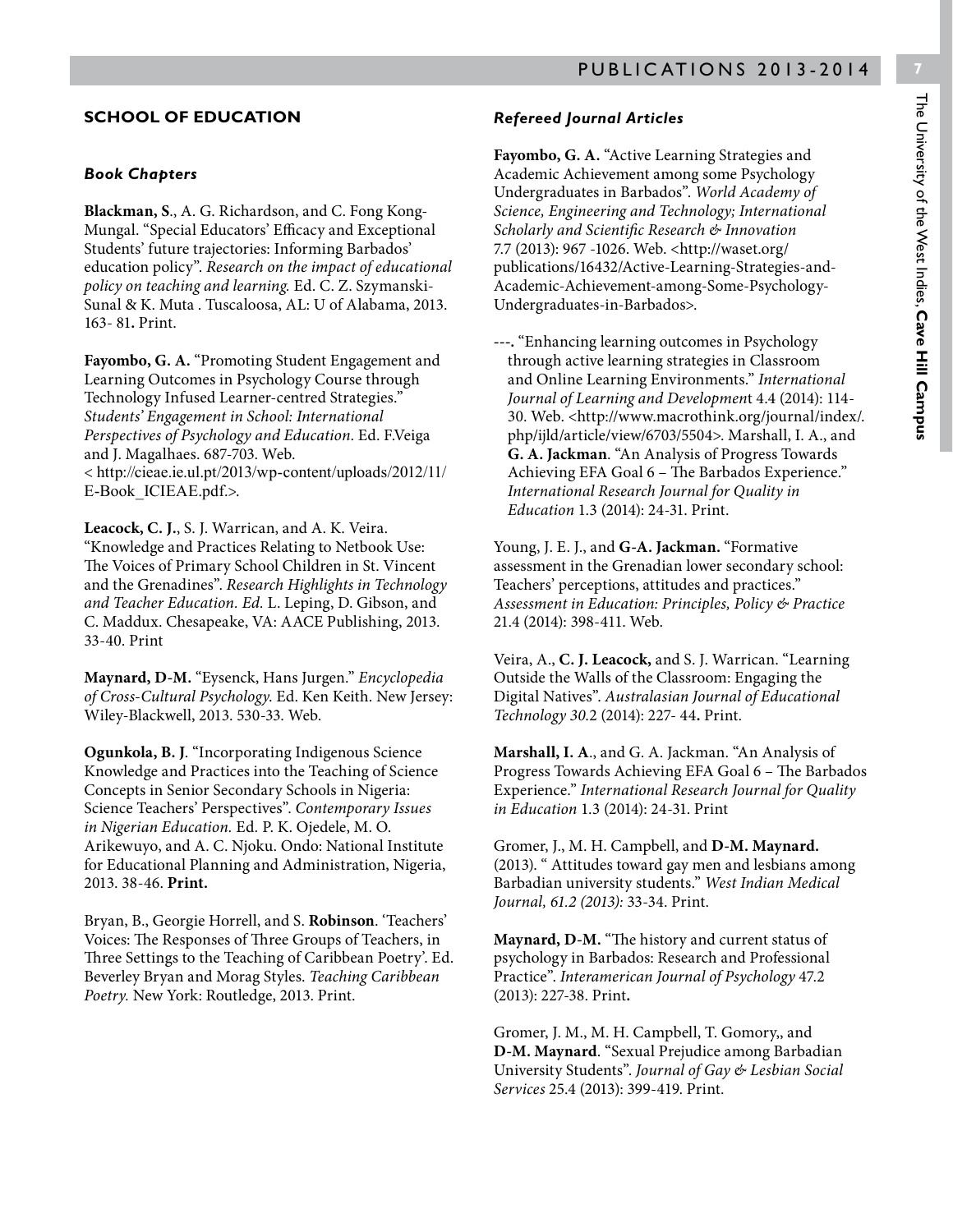Samuel, D. F., and **B. J. Ogunkola.** "Elementary Teachers' Educational Beliefs and their Instructional Approaches: In Search of a Meaningful Relationship". *British Journal of Education, Society & Behavioural Science* 3.2 (2013): 109-131. Print. www.sciencedomain. org/download.php?f=1360847787.pdf.

Akinsola, O.S., and **B. J. Ogunkola. "**Extent of Use of Available Human and Material Resources for Teaching Science and Mathematics in Senior Secondary Schools". *Review of Higher Education and Self-Learning* 6.18 (2013): 56–75**.** Print.

**Ogunkola, B. J.,** and Leah Garner-O'Neale. "Gender Differences in Participation and Achievement in Science: Implications and Intervention Strategies for Scientific and Technological Development in the Caribbean". *Mediterranean Journal of Social* Sciences 4.1 (2013): 544-51. Print*. <*http://www.mcser.org/index. php?option=com\_content&view=category&layout=blog &id=50&Itemid=135&limitstart=50>.

**Ogunkola, B. J**. "Improving Science, Technology and Mathematics Students' Achievement: Imperatives for Teacher Preparation in the Caribbean Colleges and Universities". *Academic Journal of Interdisciplinary Studies* 2.1 (2013): 97–108. Print. <http://www.mcser.org/ journal/index.php/ajis/article/view/66>.

**Ogunkola, B. J.,** and C. Clifford. "Instructional Assessment Practices of Science Teachers in Barbados: Pattern, Techniques and Challenges". *Academic Journal of Interdisciplinary Studies* 2 .1 (2013): 313-29. Print. < http://www.mcser.org/journal/index.php/ajis/article/ view/86.>.

**Ogunkola, B. J**. "Scientific Literacy: Conceptual Overview, Importance and Strategies for Improvement." *Journal of Educational and Social Research* 3.1 (2013): 265–74. Print. <http://www.mcser.org/images/stories/ jesr.january.2013/babalola.j.ogunkola.pdf>.

**Ogunkola, B. J**., and Ramona Archer-Bradshaw. "Teacher Quality Indicators as Predictors of Instructional Assessment Practices in Science Classrooms in Secondary Schools in Barbados." *Research in Science Education* 43.1 (2013): 3–31. Web. <http:// www.springerlink.com/article/10.1007/s11165-011-9242/ fulltext.html>.

**Ogunkola, B. J.,** and Leah Garner-O'Neale. "Undergraduate Student Factors as Correlates of Scientific Literacy Levels in the University of the West Indies, Cave Hill Campus, Barbados". *International Journal of Management Sciences and Business Research*  2.5 (2013): 65–73. Print. <http://www.ijmsbr.com/ Volume%202,%20Issue%205%20Paper%207.pdf>.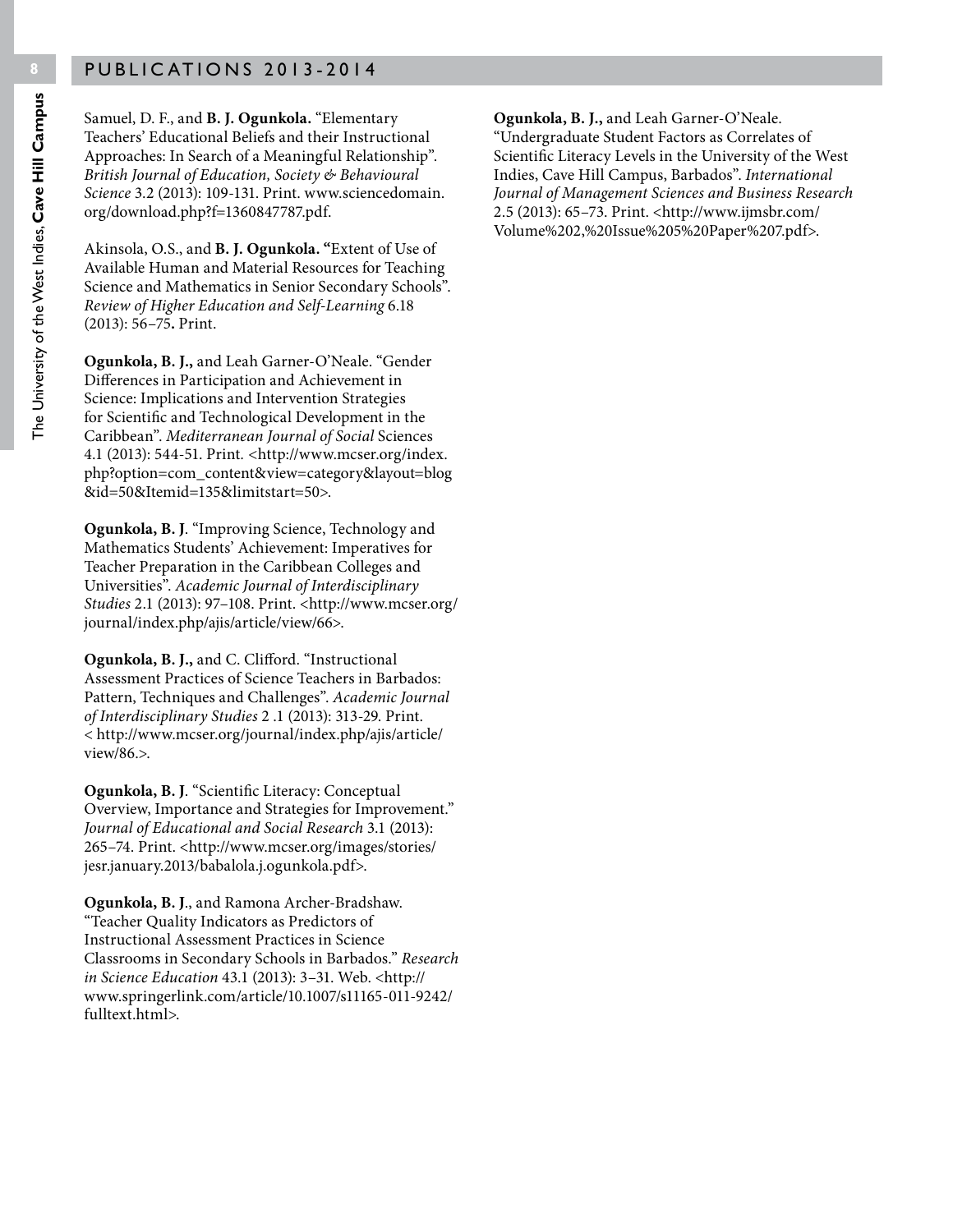### FACULTY OF LAW

#### *Refereed Book*

**Berry, D. S**. *Caribbean Integration Law*. Oxford: Oxford University Press, 2014. Print.

#### *Book Chapter*

**Lancaster, A. M. S. N**. "An Overview of Marine Management and Ocean Governance in the Caribbean Community and the Organisation of Eastern Caribbean Regions of the Caribbean." *International Environmental Law-making and Diplomacy Review 2012.* Ed. E. Couzens, T. Honkonen and M. Lewis. Joensuu, Finland, University of Eastern Finland, 2013. 137-60. Print.

#### *Refereed Journal Articles*

**Durbin, T.,** and J. St. George. "Human Traficking in Barbados: Achievements and Continuing Hurdles." *Journal of Eastern Caribbean Studies* 38.1-2 (2013): 126-54. Print.

Durbin, T., and **J. St. George.** "Human Traficking in Barbados: Achievements and Continuing Hurdles." *Journal of Eastern Caribbean Studies* 38.1-2 (2013): 126-54 . Print.

**Ventose, E. D**. "Australian High Court Rules on Patentability of Methods of Medical Treatment." *Journal of Intellectual Property Law & Practice* 9.4 (2014) 258- 60. Print.

---. "Clarifying the Law Relating to Double Jeopardy in Patent Litigation." *Journal of Intellectual Property Law & Practice* 8.12 (2013): 900-901. Print.

---. "Judicial Review of Government's Economic Policies in the Commonwealth Caribbean." *Commonwealth Law Bulletin* 39.2 (2013): 359-71. Web.

---. "Patent Protection for Diagnostic Testing for Down's Syndrome." *European Intellectual Property Review* 44 (2014) 440-52. Print.

---. "United States Supreme Court Affirms Plant Patentee's Rights." *Journal of Intellectual Property Law & Practice* 8.10 (2013) 745-47. Print.

#### *Non-refereed Journal Articles*

**Durbin, T.,** and J. St. George. "Provocation in Barbados: the Hurdles of Loss of Control." *Available at SSRN 2516795.* 2013. Web.

Durbin, T., and **J. St. George.** "Provocation in Barbados: the Hurdles of Loss of Control." *Available at SSRN 2516795.* 2013. Web.

**Durbin, T.** , and J. St. George. "Uganda: a Consideration for Youth Justice in Barbados?" *Available at SSRN 2516798.* 30 Oct. 2013. Web. 01 Nov. 2014.

Durbin, T., and **J. St. George**. "Uganda: a Consideration for Youth Justice in Barbados? *Available at SSRN 2516798.* 30 Oct. 2013. Web. 01 Nov. 2014.

**Lancaster, A. M. S. N.** "Caribean Region Report: the Caribbean an Emerging Framework for Renewable Energy in the CARICOM Region." *IUCNAEL e-Journal* 5 (2014): 95-109. Web. <http://www.iucnael.org/en/ejournal/current-issue-.html>

---**.** "Pirates and the Caribbean : Exploring the Potential of World Heritage and Underwater Cultural Heritage in a Framework for the Management and Conservation of the Marine Environment in the Caribbean." *A38JIL* 2.4 (2014): 36. Web.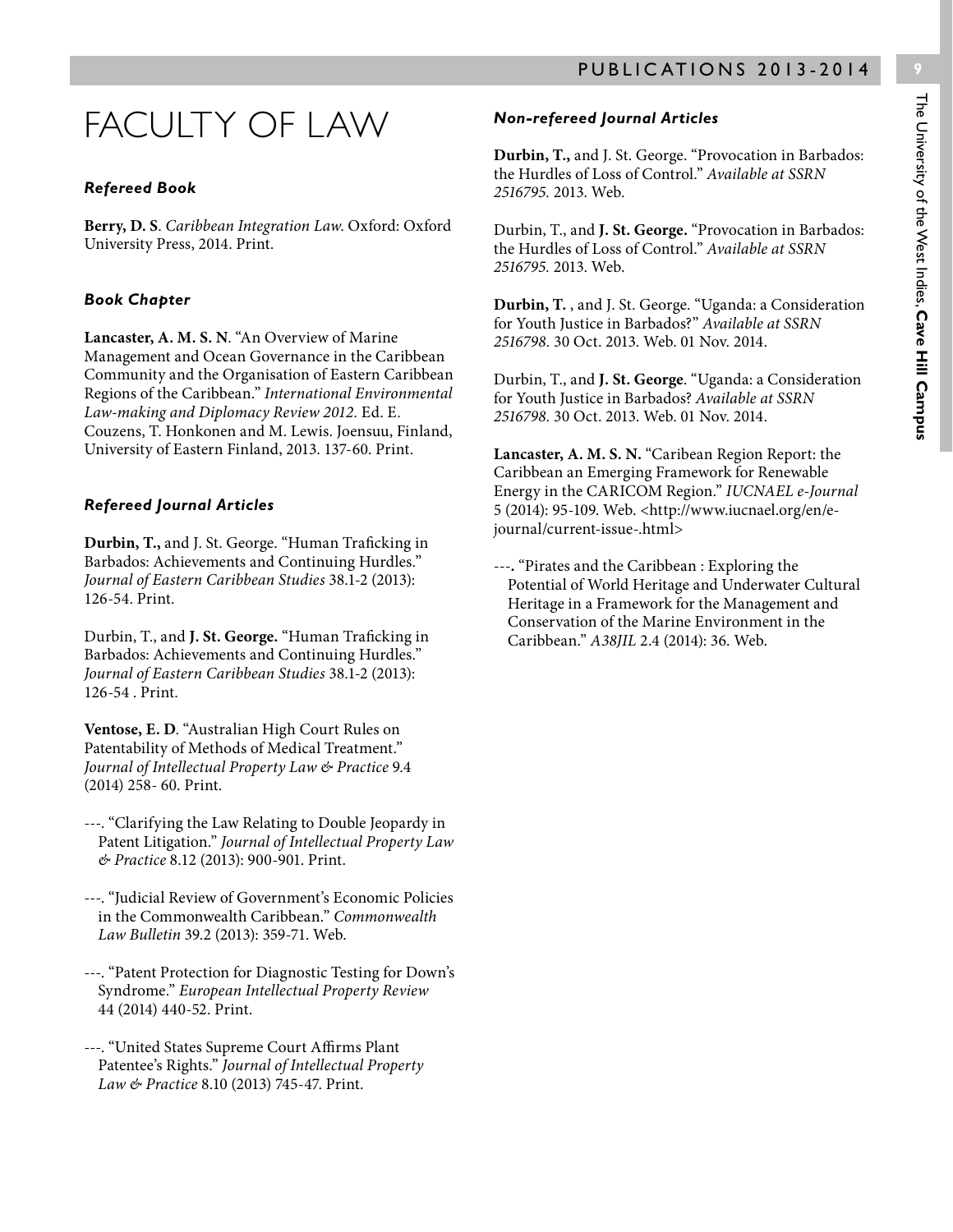### FACULTY OF MEDICAL SCIENCES

#### *Refereed Book Chapters*

**Gaskin, P.S**. "Aspects of Early Childhood Nutritional Status in CARICOM Countries."*Issues and Perspectives in Early Childhood Development and Education in Caribbean Countries*. Eds. C. Logie and J. L.Roopnarine. La Romaine, Trinidad and Tobago: Caribbean Publishers (2003), 2013. 63-91. Print.

Myers, Simon, H. Navsaria, and **N. Ojeh**. "Skin Engineering and Keratinocyte Stem Cell Therapy." *Tissue Engineering*.Eds. Clemens Van Blitterswijk and Jan de Boer.2nd ed. Burlington, MA: Elsevier Science, 2014. 497-528. Print. Academic Press Series in Biomedical Engineering.

#### *Refereed Journal Articles*

**Atherley, A. E.,** P. M. Lashley, C. George, C. Morris, I. Hambleton, and C. G. Taylor Jr. "Understanding Anxiety During Transition into a Final Year Medicine Clerkship-Preliminary Results." *Medical Science Educator* 23.4S (2013): 712. Print.

Gromer, J., **M. H. Campbell,** T. Gomory, and D-M Maynard. "Sexual Prejudice Among Barbadian University Students." *Journal of Gay and Lesbian Social Services* 25.4 (2013): 399-419. Print.

Ford, H., M. Marshall, **D. Cohall**, and A. L. Nielsen**.** "Assessing Predictors for Sustainable Management of Type 2 Diabetes Using Evidence Based Guidelines in Public Primary Care in Barbados." *Ethnicity and Disease*  24 (2014): 469–74. Print.

**Cohall, D. H.,** T.Scantlebury-Manning**,** C. Raffie, S. James, and K.Hall."Dietary Potassium Intake and Renal Handling, and Their Impact on the Cardiovascular Health of Normotensive Afro-Caribbeans."*West Indian Medical Journal* 63.1 (2014): 13-19. Print.

**Cohall, D.H.,**and D. Skeete**.** "The Impact of a Change in Assessment Rubrics on the Academic Performance of First Year Medical Students Taking the Fundamentals of Disease and Treatment Course." *Caribbean Teaching Scholar* 4.1 (2014): 67–75. Print.

**Cohall, D. H.**, T. Scantlebury-Manning, S. James, K. Hall, and C. M. Ferrario."Renin Angiotensin Aldosterone System Gender Differences in an Afro-Caribbean Population."*Journal of Renin-Angiotensin-Aldosterone System* (2014):1-8. Print.

Simon, L.C., **P. Gaskin,** et al. "Antigua/Barbuda Cancer Incidence Study." *The West Indian Medical Journal*1.3 (2014): 84-87. Print.

**Gaskin, P.S.,** A. L. Nielsen**,** D. Willie, and T. C. Durant. "Early Childhood Nutritional Status in Caricom Countries: An Overview with Respect to Five Nutrition Related Millennium Development Goals." *Journal of Environmental and Public Health* 2014 (2014): 1-10. Print.

Ingram, M., J. St. John, T. Applewhaite, **P. Gaskin,**  K. Springer, and L. Indar. "Population Based Estimates of Acute Gastrointestinal Illness and Food Borne Illness in Barbados: A Retrospective Cross-Sectional Study." *Journal of Health, Population and Nutrition* 31.4 (2013): S81-S97. Print.

Atherley, A. E., P. M. Lashley**, C. George,** C. Morris, I. Hambleton, and C. G. Taylor Jr**.** "Understanding Anxiety During Transition into a Final Year Medicine Clerkship-Preliminary Results." *Medical Science Educator* 23.4S (2013): 712. Print.

Ojeh, N. O., and **U.Gaur.** "A Study to Assess the Level of Awareness of Medical Students to HIV and Aids." *International Journal of Collaborative Research on Internal Medicine and Public Health* 6.2 (2014): 29-38. Print.

Cohall, D.H., T.Scantlebury-Manning**,** C. Raffie, S. James, and **K.Hall**."Dietary Potassium Intake and Renal Handling, and Their Impact on the Cardiovascular Health of Normotensive Afro-Caribbeans."*West Indian Medical Journal* 63.1 (2014): 13-19. Print.

**Kumar, A.**, et al. "Demographics, Clinical Profile and Outcome Among the HIV Infected Persons Hospitalized in the HAART Era in Barbados." *Journal of Clinical Research in HIV/AIDS and Prevention* 2.1 (2013): 19-26. Print.

Singh,K., K. Krishnamurthy**,**C. Greaves, L. Kandamaran, A. L. Nielsen, and **A. Kumar.** "Major Congenital Malformations in Barbados: The Prevalence, the Pattern, and the Resulting Morbidity and Mortality." *ISRN Obstetrics and Gynecology* 2014 (2014): 1-8. Print.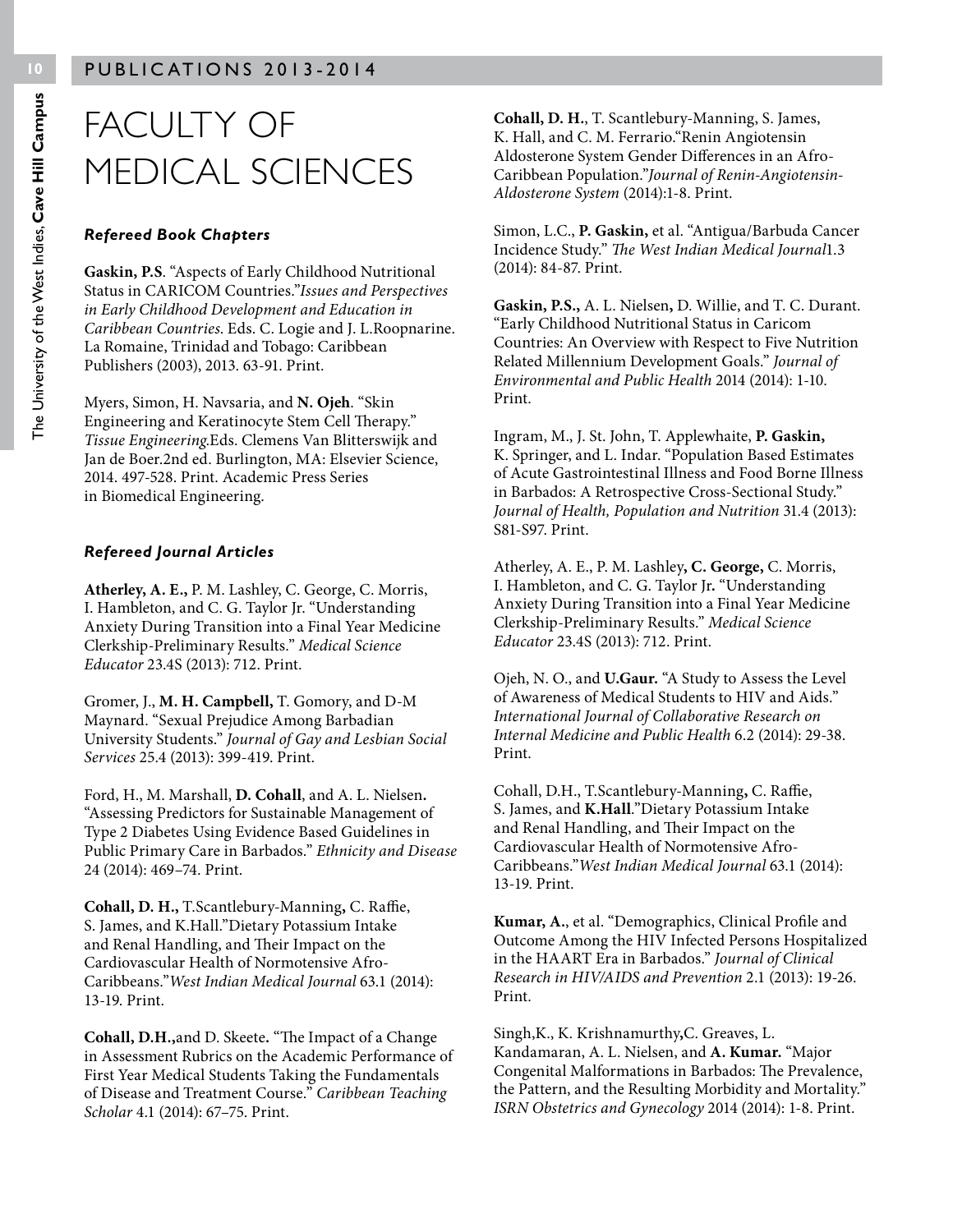Drakes, N.,C. Perks, **A. Kumar**, K.Quimby**,**C. Clarke, R.Patel, I. R. Hambleton, and R. C. Landis**.** "Prevalence and Risk Factors for Inter-Generational Sex: A Cross-Sectional cluster Survey of Barbadian Females Aged 15-19." *BMC Women's Health*13 (2013): 53. Print.

Drakes, N.,C. Perks, A. Kumar, K.Quimby**,** C. Clarke, R.Patel, I. R. Hambleton, and **R. C. Landis.** "Prevalence and Risk Factors for Inter-Generational Sex: A Cross-Sectional cluster Survey of Barbadian Females Aged 15-19." *BMC Women's Health*13 (2013): 53. Print.

Atherley, A. E., **P. M. Lashley,** C. George, C. Morris, I. Hambleton, and C. G. Taylor Jr. "Understanding Anxiety During Transition into a Final Year Medicine Clerkship-Preliminary Results." *Medical Science Educator* 23.4S (2013): 712. Print.

Gold, H. T., K. Pitrelli, M. K. Hayes, and **M. M. Murphy.** "Decision to Adopt Medical Technology: Case Study of Breast Cancer Radiotherapy Techniques." *Medical Decision Making* 34.8 (2014): 1006-15. Print.

**Murphy, M. M.,**M. A. Verjee, A. Bener, and L. M. Gerber."The Hopeless Age? A Qualitative Exploration of the Experience of Menopause in Arab Women in Qatar."*Climacteric* 16.5 (2013): 550-54. Print.

Gerber, L. M., R. Mamtani, Y. Chiu, A. Bener, **M. M. Murphy,**S. Cheema, and M. Verjee."Use of Complementary and Alternative Medicine among Midlife Arab Women Living in Qatar."*EMHJ* 20.9 (2014): 554-560. Print.

**Ojeh, N.**, et al. "The Effects of Caffeine on Wound Healing."*International Wound Journal* (2014): 1-9. Print.

**Ojeh, N. O.**, and H. A.Navsaria."An in Vitro Skin Model to Study the Effect of Mesenchymal Stem Cells in Wound Healing and Epidermal Regeneration."*Journal of Biomedical Materials Research: Part A*102.8 (2013): 2785–92. Print.

**Ojeh, N. O**., and U.Gaur**.** "A Study to Assess the Level of Awareness of Medical Students to HIV and Aids." *International Journal of Collaborative Research on Internal Medicine and Public Health* 6.2 (2014): 29-38. Print.

**Samuels, T. A.,**J. Kirton and J. Guebert."Monitoring Compliance with High-Level Commitments in Health: The Case of the CARICOM Summit on Chronic Non-Communicable Diseases."*Bulletin of the World Health Organization* 92.4 (2014): 270-76B. Print.

Peltzer, K.,S. Pengpid, **T. A. Samuels,** et al. "Prevalence of Overweight/Obesity and Its Associated Factors among University Students from 22 Countries." *International Journal of Environmental Research and Public Health*11 (2014): 7425-41. Print.

**Singh, K.,** K. Krishnamurthy**,**C. Greaves, L. Kandamaran, A. L. Nielsen, and A. Kumar**.** "Major Congenital Malformations in Barbados: The Prevalence, the Pattern, and the Resulting Morbidity and Mortality." *ISRN Obstetrics and Gynecology* 2014 (2014): 1-8. Print.

Cohall, D. H**.,**and **D. Skeete.** "The Impact of a Change in Assessment Rubrics on the Academic Performance of First Year Medical Students Taking the Fundamentals of Disease and Treatment Course." *Caribbean Teaching Scholar* 4.1 (2014): 67–75. Print.

**Udupa, A. L.,** Subir Gupta, et al. "Antipyeretic Activity of PandanusFascicularis Lam." *International Journal of Drug Formula and Research* 4.3 (2013): 14-22. Print.

Alabed, S., A. Guul, C. Crighton, F. Alahdab, M. Fares, M.Morad, M.Sonbol, M.Madmani, A. Sasa, and **N. Unwin.**"An Assessment of Diabetes Care in Palestinian Refugee Camps in Syria."*Avicenna Journal of Medicine*4.3 (2014): 66-70. Print.

Walker, R. W., M. Dewhurst, W. K. Gray, A. Jusabani, E. Aris, **N. Unwin**, et al. "Electrocardiographic Assessment of Coronary Artery Disease and Stroke Risk Factors in Rural and Urban Tanzania: A Case-Control Study." *Journal of Stroke and Cerebrovascular Diseases*23.2 (2014): 315-20. Print.

Walker, R. W., A. Jusabani, E. Aris, W. K. Gray, **N. Unwin**, et al. "Stroke Risk Factors in an Incident Population in Urban and Rural Tanzania: A Prospective, Community-Based, Case-Control Study." *The Lancet Global Health* 1.5 (2013): e282-88. Print.

**Vigilance, J.,** A. M.Dewar, and M. D. Frame. "Reponses to Il6 and Il8 Are Blocked by Bq788 in Cremaster and Mesentery of Control and Diabetic Mice." *The FASEB Journal* 27.687 (2013):15. Print.

**Vigilance, J. E.,** and M. D. Frame. "Vasoactive Effects of Endothelin-1 in the Mesentery and Cremaster Muscle of Leptin Deficient Mice." *The FASEB Journal* 28.674 (2014): 11. Print.

Brenner, S., M. D. Frame, A. M. Dewar, and **J. E. Vigilance.** "Nano-Silica Aspiration Exposure Induces Endothelial Dysfunction in Diabetic Mice." *The Toxicologist* 132.1 (2013): 507-08. Print.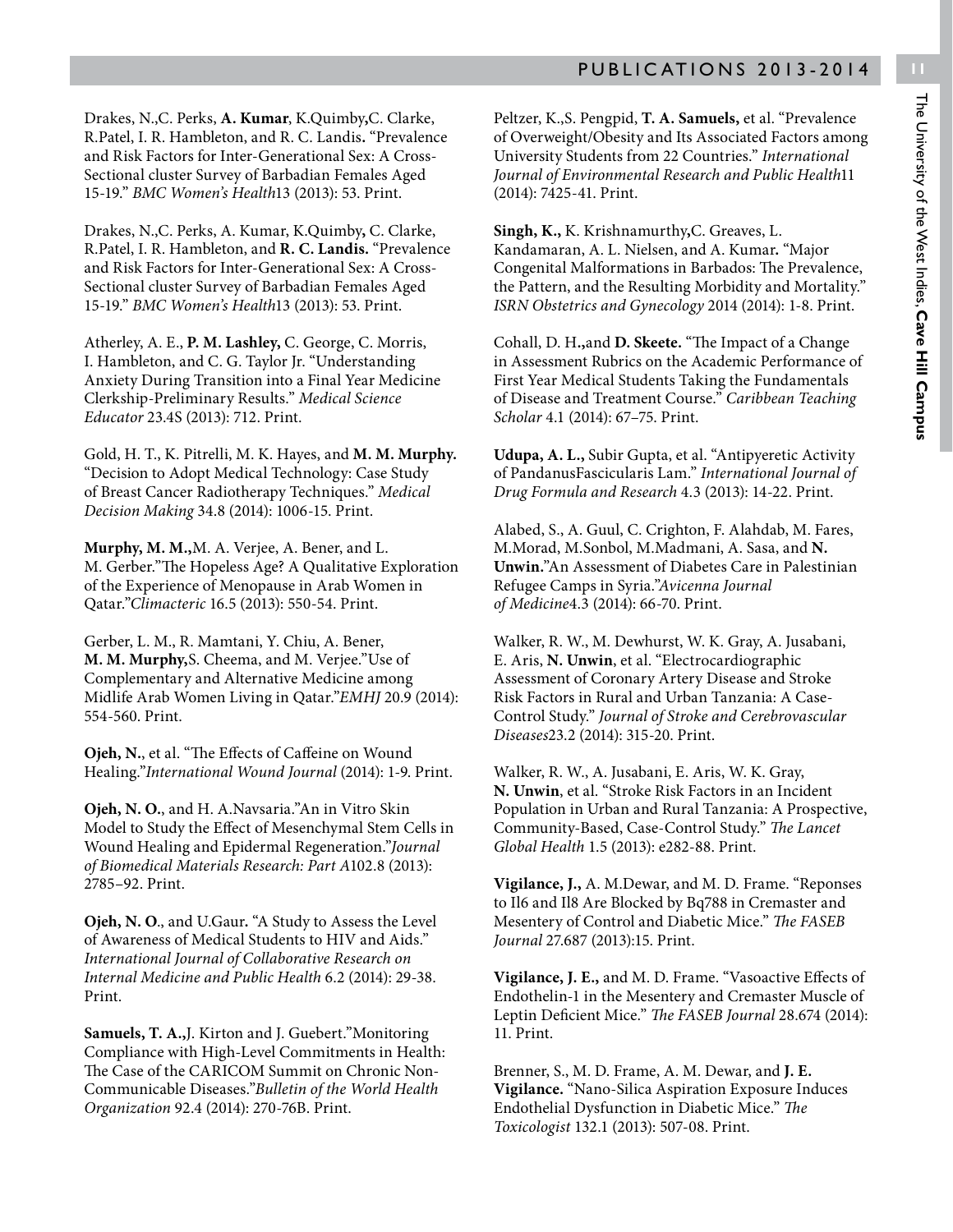#### *Abstract*

#### Gromer, J., **M. H. Campbell**, and D-M

Maynard."Validation of the Index of Attitudes toward Homosexuals in a Caribbean Sample."*Global and Local Challenges for Best Practices in Assessment: The 9th Conference of the International Test Commission: Book of Abstracts.* Ed. Paula Elosua. San Sebastian, Spain: Universidad del País Vasco, 2014: 230. Print.

#### *Other Publications*

**Adams, P.** "Blood Glucose Control and Exercise: Could 7 ½ Minutes of Exercise Per Week Be Enough?" *BAMP Bulletin* 182 (2013): 22-23. Print.

**Bishop, L.,** T. A. Samuels, T. Hassell, and N. Unwin. *A Civil Society Regional Status Report: Responses to NCDs in the Caribbean Community. St.* Michael, Barbados: Healthy Caribbean Coalition, 2014. Print.

**Guell, C.,** T. A. Samuels,T. Hassell, and N. Unwin**.**  *Chronic Disease Policy in Barbados: Analysis and Evaluation of Policy Initiatives*. N. p.: n. p., 2013. Print.

Guell, C., T. A. Samuels**, T. Hassell,** and N. Unwin**.**  *Chronic Disease Policy in Barbados: Analysis and Evaluation of Policy Initiatives*. N. p.: n. p., 2013. Print.

Bishop, L., T. A. Samuels**, T. Hassell**, and N. Unwin. *A Civil Society Regional Status Report: Responses to NCDs in the Caribbean Community. St.* Michael, Barbados: Healthy Caribbean Coalition, 2014. Print.

**Kumar, A.,** and**A. L. Nielsen**. *Need Assessment Survey of the Primary Health Care in Pediatrics at the Polyclinics across Barbados.*[St. Michael, Barbados?]: Ministry of Health/European Union, 2013. Print.

Guell, C., **T. A. Samuels**, T. Hassell, and N. Unwin**.**  *Chronic Disease Policy in Barbados: Analysis and Evaluation of Policy Initiatives*. N. p.: n. p., 2013. Print.

Bishop, L., **T. A. Samuels**, T. Hassell, and N. Unwin. *A Civil Society Regional Status Report: Responses to NCDs in the Caribbean Community. St.* Michael, Barbados: Healthy Caribbean Coalition, 2014. Print.

Guell, C., T. A. Samuels,T. Hassell and**N. Unwin.**  *Chronic Disease Policy in Barbados: Analysis and Evaluation of Policy Initiatives*. N. p.: n. p., 2013. Print.

Bishop, L., T. A. Samuels, T. Hassell, and **N. Unwin**. *A Civil Society Regional Status Report: Responses to NCDs in the Caribbean Community. St.* Michael, Barbados: Healthy Caribbean Coalition, 2014. Print.

#### **CHRONIC DISEASE RESEARCH CENTRE (CDRC)**

#### *Refereed Journal Articles*

Quimby, K. R., **C. Flower**, I. R. Hambleton, R. C. Landis, and A. J. Hennis. "Comparison of the Systemic Lupus Erythematosus Activity Questionnaire and the Systemic Lupus Erythematosus Disease Activity Index in a Black Barbadian Population." *International Journal of Rheumatology* 2013 (2013): 87536. Print.

Bowers, A. S., H. L. Reid, **A. Greenidge**, C. Landis, and M. Reid. "Blood Viscosity and the Expression of Inflammatory and Adhesion Markers in Homozygous Sickle Cell Disease Subjects with Chronic Leg Ulcers." *Plos One* 8.7 (2013): e68929. Web.

**Greenidge, A. R**., K. R. Hall, I. R. Hambleton, R. Thomas, D. M. Monroe, and R. C. Landis. "Plasmin Activation of Glial Cells through Protease-Activated Receptor 1." *Pathology Research International* 2013 (2013): 8. Print.

Granado, M. N., **C. Guell**, I. R. Hambleton, A. J. M. Hennis, and A. M. C. Rose. "Exploring Breast Cancer Screening Barriers among Barbadian Women: A Focus Group Study of Mammography in a Resource-Constrained Setting." *Critical Public Health* 24.4 (2014): 429-44. Print.

Greenidge, A. R., **K. R. Hall**, I. R. Hambleton, R. Thomas, D. M. Monroe, and R. C. Landis. "Plasmin Activation of Glial Cells through Protease-Activated Receptor 1." *Pathology Research International* 2013 (2013): 8. Print.

Quimby, K., S. Moe, I. Sealy, C. Nicholls, **I. Hambleton**, and R. Landis. "Clinical Findings Associated with Homozygous Sickle Cell Disease in the Barbadian Population - Do We Need a National SCD Registry?" *BMC Research Notes* 7.1 (2014): 102. Print.

Quimby, K. R., C. Flower, **I. R. Hambleton**, R. C. Landis, and A. J. Hennis. "Comparison of the Systemic Lupus Erythematosus Activity Questionnaire and the Systemic Lupus Erythematosus Disease Activity Index in a Black Barbadian Population." *International Journal of Rheumatology* 2013 (2013): 875369. Print.

Yisahak, S. F., J. Beagley, **I. R. Hambleton**, K. M. V. Narayan, and IDF Diabet Atlas. "Diabetes in North America and the Caribbean: An Update." *Diabetes Research and Clinical Practice* 103.2 (2014): 223-30. Print.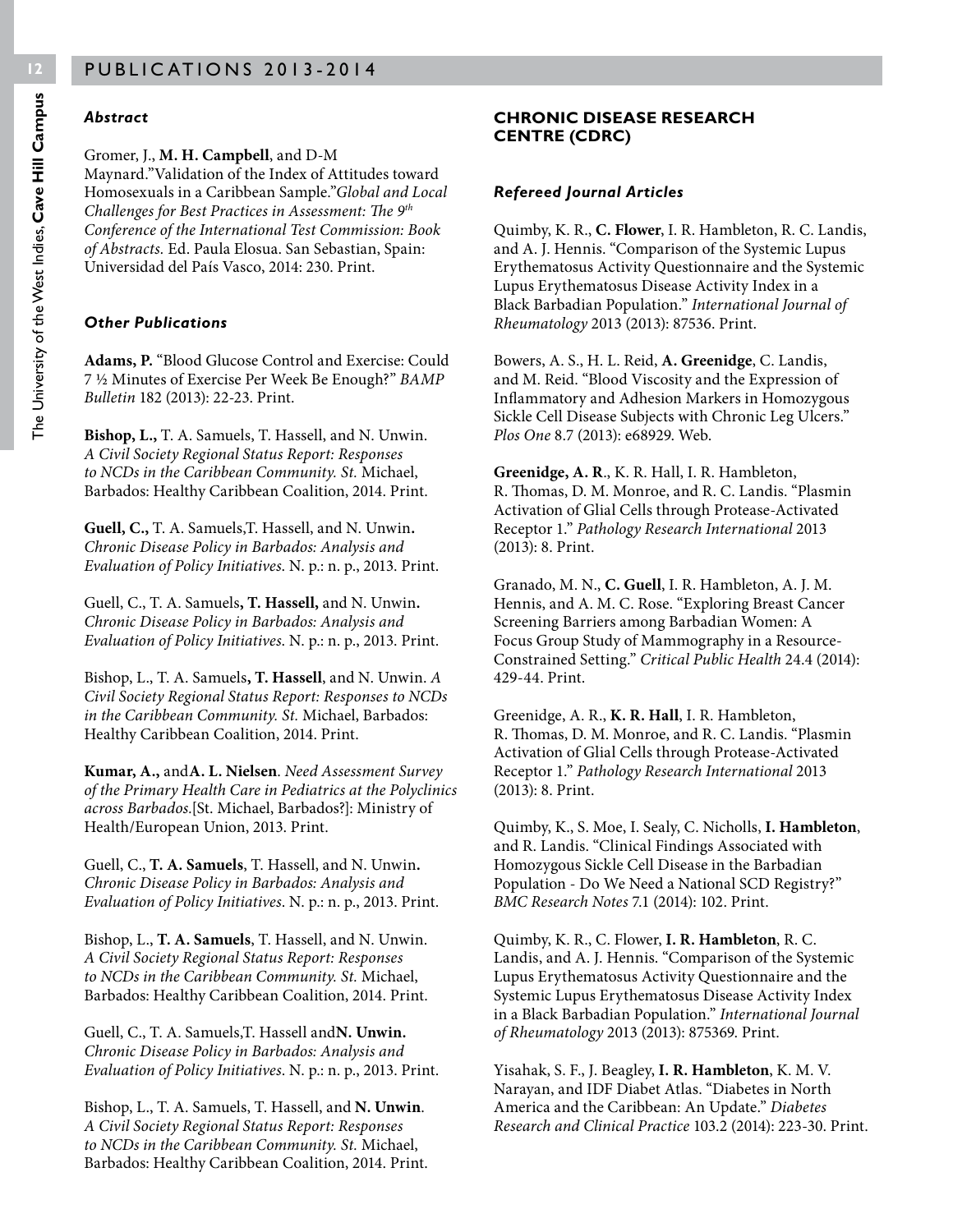A. J. M. Hennis, and A. M. C. Rose. "Exploring Breast Cancer Screening Barriers among Barbadian Women: A Focus Group Study of Mammography in a Resource-Constrained Setting." *Critical Public Health* 24.4 (2014): 429-44. Print.

Guariguata, L., D. R. Whiting, **I. Hambleton**, J. Beagley, U. Linnenkamp, and J. E. Shaw. "Global Estimates of Diabetes Prevalence for 2013 and Projections for 2035." *Diabetes Research and Clinical Practice* 103.2 (2014): 137-49. Print.

Knight-Madden, J. M., and **I. R. Hambleton**. "Inhaled Bronchodilators for Acute Chest Syndrome in People with Sickle Cell Disease." *Cochrane Database of Systematic Reviews* 8 (2014): n. pag. Print.

Quimby, K. R., and **I. R. Hambleton**. "Interventions for Caregivers for the Recognition of Disease-Related Complications in Children with Sickle Cell Disease (Protocol)." *Cochrane Database of Systematic Reviews* 6 (2014): n. pag. Print.

Greenidge, A. R., K. R. Hall, **I. R. Hambleton**, R. Thomas, D. M. Monroe, and R. C. Landis. "Plasmin Activation of Glial Cells through Protease-Activated Receptor 1." *Pathology Research International* 2013 (2013): 8. Print.

Drakes, N., C. Perks, A. Kumar, K. Quimby, C. Clarke, R. Patel, **I. R. Hambleton**, and R. C. Landis. "Prevalence and Risk Factors for Inter-Generational Sex: A Cross-Sectional Cluster Survey of Barbadian Females Aged 15-19." *BMC Womens Health* 13.53 (2013): n. pag. Web.

Cho, G., and **I. R. Hambleton**. "Regular Long-Term Red Blood Cell Transfusions for Managing Chronic Chest Complications in Sickle Cell Disease." *Cochrane Database of Systematic Reviews* 1 (2014): n. pag. Print.

Landis, R. C., S. L. Branch-Beckles, S. Crichlow, **I. R. Hambleton**, and A. Best. "Ten Year Trends in Community HIV Viral Load in Barbados: Implications for Treatment as Prevention." *PLoS One* 8.3 (2013): e58590. Web.

Quimby, K. R., C. Flower, I. R. Hambleton, R. C. Landis, and **A. J. Hennis**. "Comparison of the Systemic Lupus Erythematosus Activity Questionnaire and the Systemic Lupus Erythematosus Disease Activity Index in a Black Barbadian Population." *International Journal of Rheumatology* 2013 (2013): 875369. Print.

Granado, M. N., C. Guell, I. R. Hambleton, **A. J. M. Hennis**, and A. M. C. Rose. "Exploring Breast Cancer Screening Barriers among Barbadian Women: A Focus Group Study of Mammography in a Resource-Constrained Setting." *Critical Public Health* 24.4 (2014): 429-44. Print.

Drakes, N., C. Perks, **A. Kumar**, K. Quimby, C. Clarke, R. Patel, I. R. Hambleton, and R. C. Landis. "Prevalence and Risk Factors for Inter-Generational Sex: A Cross-Sectional Cluster Survey of Barbadian Females Aged 15-19." *BMC Womens Health* 13.53 (2013): n. pag. Web.

Bowers, A. S., H. L. Reid, A. Greenidge, **C. Landis**, and M. Reid. "Blood Viscosity and the Expression of Inflammatory and Adhesion Markers in Homozygous Sickle Cell Disease Subjects with Chronic Leg Ulcers." *Plos One* 8.7 (2013): e68929. Web.

Quimby, K., S. Moe, I. Sealy, C. Nicholls, I. Hambleton, and **R. Landis**. "Clinical Findings Associated with Homozygous Sickle Cell Disease in the Barbadian Population - Do We Need a National SCD Registry?" *BMC Research Notes* 7.1 (2014): 102. Web.

Quimby, K. R., C. Flower, I. R. Hambleton, **R. C. Landis**, and A. J. Hennis. "Comparison of the Systemic Lupus Erythematosus Activity Questionnaire and the Systemic Lupus Erythematosus Disease Activity Index in a Black Barbadian Population." *International Journal of Rheumatology* 2013 (2013): 875369. Print.

**Landis, R. C.**, C. D. Buckley, P. R. Evora, and D. A. Hart. "Curbing Inflammation." *International Journal of Inflammation* 2013 (2013): 468287. Print.

Payne, R. P., S. Branch, H. Kloverpris, P. C. Matthews, C. K. Koofhethile, T. Strong, E. Adland, E. Leitman, J. Frater, T. Ndung'u, E. Hunter, R. Haubrich, B. Mothe, A. Edwards, L. Riddell, F. Chen, P. R. Harrigan, Z. L. Brumme, S. Mallal, M. John, J. P. Jooste, R. Shapiro, S. G. Deeks, B. D. Walker, C. Brander, **R. C. Landis**, J. M. Carlson, J. G. Prado, and P. J. Goulder. "Differential Escape Patterns within the Dominant Hla-B\*57:03- Restricted HIV Gag Epitope Reflect Distinct Clade-Specific Functional Constraints." *Journal of Virology*  88.9 (2014): 4668-78. Web.

Evans, B. J., D. O. Haskard, G. Sempowksi, and **R. C. Landis**. "Evolution of the Macrophage Cd163 Phenotype and Cytokine Profiles in a Human Model of Resolving Inflammation." *International Journal of Inflammation*  2013 (2013): 780502. Print.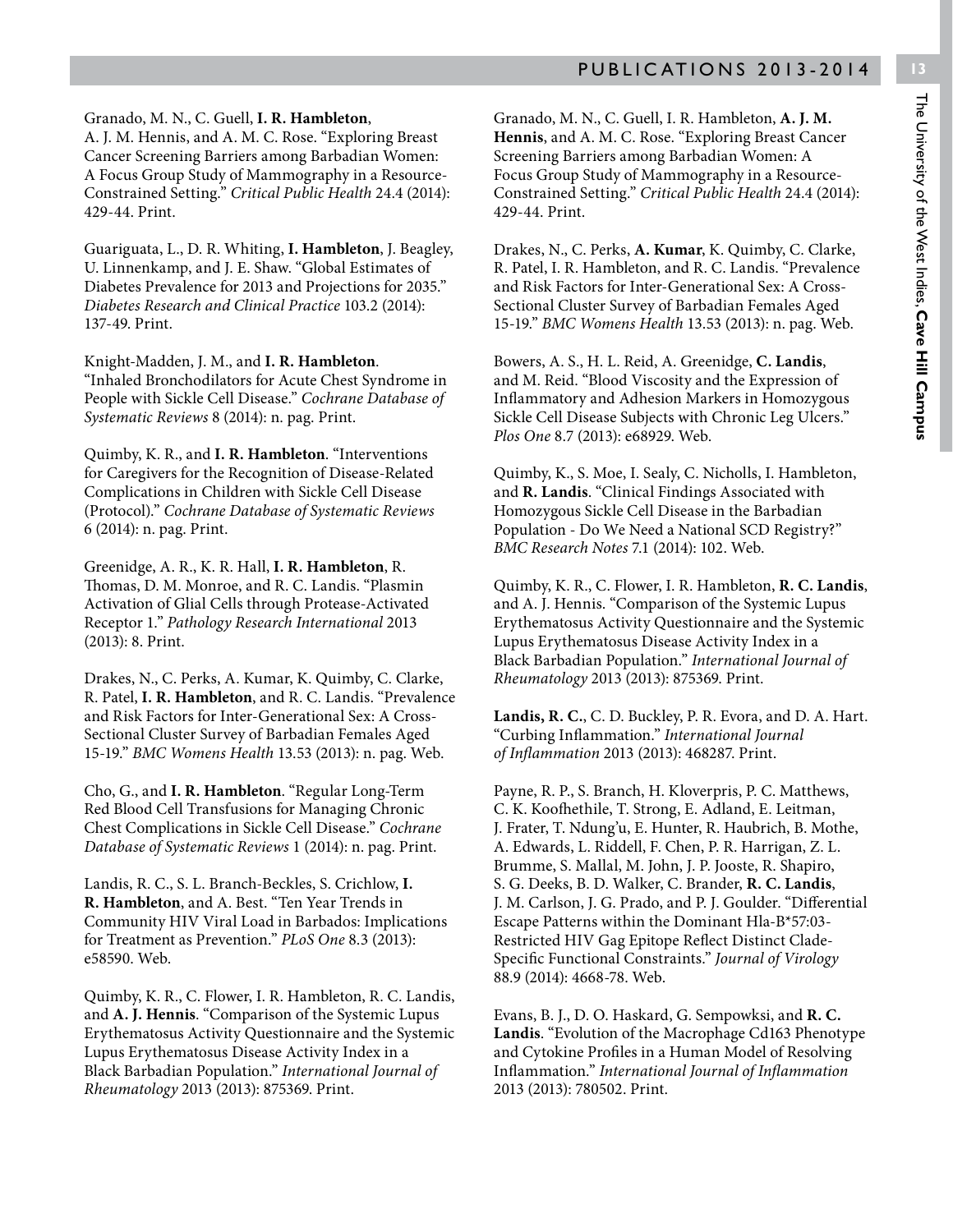**Landis, R. C.**, P. Philippidis, J. Domin, J. J. Boyle, and D. O. Haskard. "Haptoglobin Genotype-Dependent Anti-Inflammatory Signaling in Cd163(+) Macrophages." *International Journaal of Inflamation*  2013 (2013): 980327. Print.

**Landis, R, C.** "Issue Highlights--July 2013." *Cytometry B Clin Cytom* 84.4 (2013): 205-6. Print.

Greenidge, A. R., K. R. Hall, I. R. Hambleton, R. Thomas, D. M. Monroe, and **R. C. Landis**. "Plasmin Activation of Glial Cells through Protease-Activated Receptor 1." *Pathology Research International* 2013 (2013): 8. Print.

Brown, J. R., R. **C. Landis**, K. Chaisson, C. S. Ross, L. J. Dacey, R. A. Boss, Jr., R. E. Helm, S. R. Horton, P. Hofmaster, C. Jones, H. Desaulniers, B. M. Westbrook, D. Duquette, K. Leblond, R. D. Quinn, P. C. Magnus, D. J. Malenka, and A. W. Discipio. "Preoperative White Blood Cell Count and Risk of 30-Day Readmission after Cardiac Surgery." *International Journal of Inflammation*  2013 (2013): 781024. Print.

Drakes, N., C. Perks, A. Kumar, K. Quimby, C. Clarke, R. Patel, I. R. Hambleton, and **R. C. Landis**. "Prevalence and Risk Factors for Inter-Generational Sex: A Cross-Sectional Cluster Survey of Barbadian Females Aged 15-19." *BMC Womens Health* 13.53 (2013): n. pag. Web.

**Landis, R. C.**, S. L. Branch-Beckles, S. Crichlow, I. R. Hambleton, and A. Best. "Ten Year Trends in Community HIV Viral Load in Barbados: Implications for Treatment as Prevention." *PLoS One* 8.3 (2013): e58590. Web.

**Quimby, K.**, S. Moe, I. Sealy, C. Nicholls, I. Hambleton, and R. Landis. "Clinical Findings Associated with Homozygous Sickle Cell Disease in the Barbadian Population - Do We Need a National SCD Registry?" *BMC Research Notes* 7.1 (2014): 102. Web.

**Quimby, K. R.**, C. Flower, I. R. Hambleton, R. C. Landis, and A. J. Hennis. "Comparison of the Systemic Lupus Erythematosus Activity Questionnaire and the Systemic Lupus Erythematosus Disease Activity Index in a Black Barbadian Population." *International Journal of Rheumatology* 2013 (2013): 875369. Print.

**Quimby, K. R.**, and I. R. Hambleton. "Interventions for Caregivers for the Recognition of Disease-Related Complications in Children with Sickle Cell Disease (Protocol)." *Cochrane Database of Systematic Reviews* 6 (2014). Print.

Asnani, M. R., **K. R. Quimby**, N. R. Bennett, and D. K. Francis. "Interventions for Patients and Caregivers to Improve Knowledge of Sickle Cell Disease and Recognition of Its Related Complications (Protocol)." Cochrane Database of Systematic Reviews 6 (2014). Print.

Drakes, N., C. Perks, A. Kumar, **K. Quimby**, C. Clarke, R. Patel, I. R. Hambleton, and R. C. Landis. "Prevalence and Risk Factors for Inter-Generational Sex: A Cross-Sectional Cluster Survey of Barbadian Females Aged 15-19." *BMC Womens Health* 13.53 (2013): n. pag. Web.

Granado, M. N., C. Guell, I. R. Hambleton, A. J. M. Hennis, and **A. M. C. Rose**. "Exploring Breast Cancer Screening Barriers among Barbadian Women: A Focus Group Study of Mammography in a Resource-Constrained Setting." *Critical Public Health* 24.4 (2014): 429-44. Print.

**Taylor,[ C. G., Jr**., M. Krimholtz, K. C. Belgrave, I. Hambleton, C. N. George, and G. Rayman. "The Extensive Inpatient Burden of Diabetes and Diabetes-Related Foot Disease in Barbados." *Clin Med* 14.4 (2014): 367-70. Print.

#### *Technical Reports*

**Hambleton, I. R.** *Country-Level Disparities in Mortality and Life Expectancy in the Caribbean: An Ecological Analysis*. On Behalf of the US-Caribbean Health Disparities Consortium. CDRC Technical Report. Barbados: UWI, 2013. Print.

**---.** *Dengue Cases in Barbados (2004-2013), and the Association with Meteorological Variables*. Pan-American Health Organization, 2013. Print.

---. *Disparities in Tobacco Use among Caribbean Youth: A Re-Analysis of the Global Youth Tobacco Surveys*. On Behalf of the US-Caribbean Health Disparities Consortium. CDRC Technical Report. Barbados: UWI, 2013. Print.

---. *Health Disparities among the Elderly in Latin American and the Caribbean: An Analysis of the Sabe Survey*. On Behalf of the US-Caribbean Health Disparities Consortium. CDRC Technical Report. Barbados: UWI, 2013. Print.

**Hambleton, I. R.**, and G. Serjeant. *Iron Deficiency among Jamaican Adolescents: Analysis Report*. CDRC Technical Report. Barbados: UWI, 2013. Print.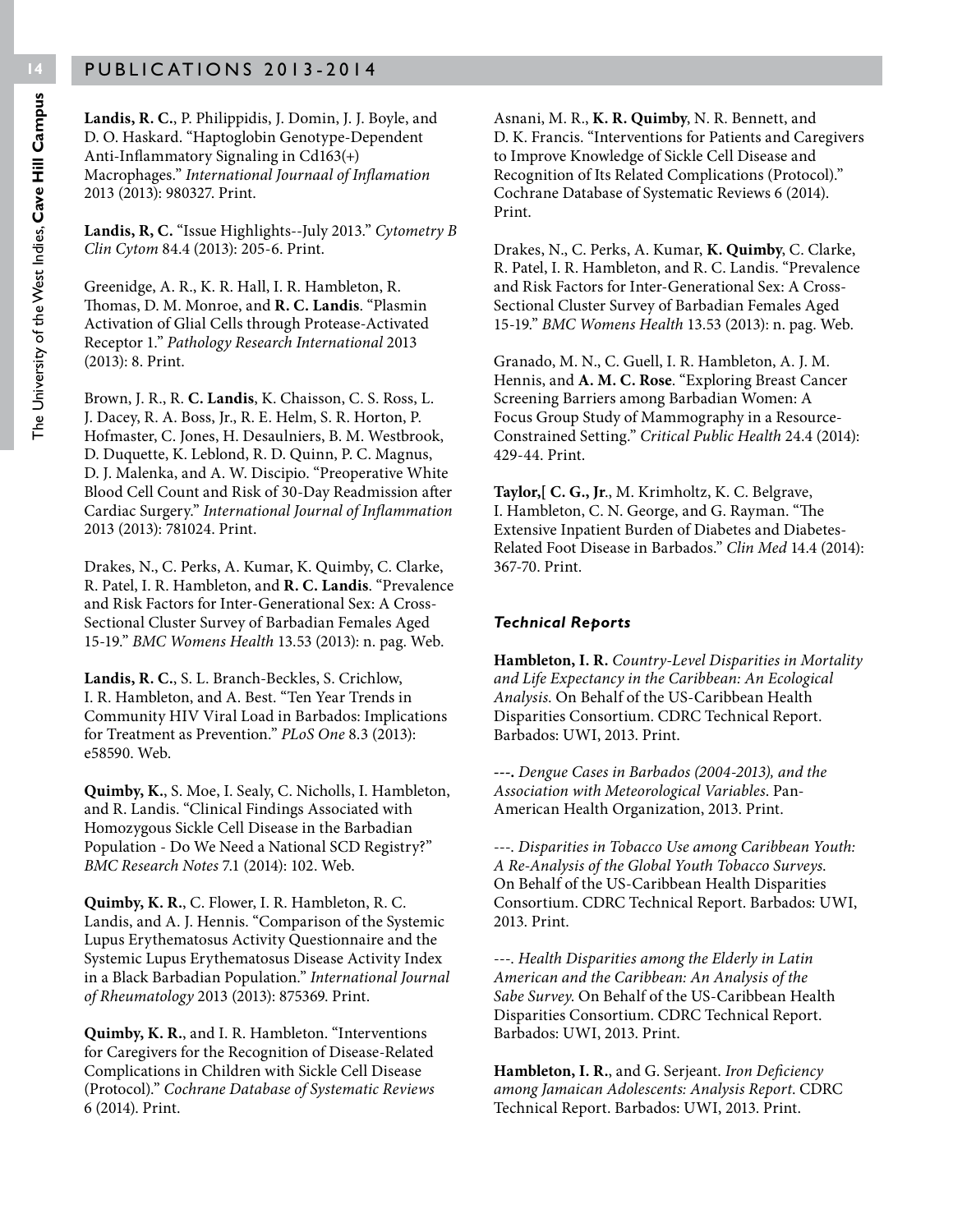**---.** *Monitoring Regional Disparities in Mortality: Benchmarking the African Descent Caribbean to African-Americans*. On Behalf of the US-Caribbean Health Disparities Consortium. CDRC Technical Report. Barbados: UWI, 2013. Print.

---. *Mortality in African-Descent Populations in the US and Caribbean*. On Behalf of the US-Caribbean Health Disparities Consortium. CDRC Technical Report. Barbados: UWI, 2013. Print.

---. *Trends in Caribbean Longevity: Country-Level Disparities in Life Expectancy and Comparisons with Other World Regions*. On Behalf of the US-Caribbean Health Disparities Consortium. CDRC Technical Report. Barbados: UWI, 2013. Print.

Taylor, C., and **I. R. Hambleton**. *Understanding the Transition into the Final Year Clerkships, Does Anxiety Differ?* CDRC Technical Report. Barbados: UWI, 2013. Print.

Morey, F., **I. R. Hambleton**, and A. Samuels. *Social Determinants of Premature Mortality 2008-2010, among the Working Age Population 15 – 59 Years in Belize, a Middle Income Country*. FMS/CDRC Technical Report. Barbados: UWI, 2013. Print.

Morey, F., I. R. Hambleton, and **A. Samuels**. *Social Determinants of Premature Mortality 2008-2010, among the Working Age Population 15 – 59 Years in Belize, a Middle Income Country*. FMS/CDRC Technical Report. Barbados: UWI, 2013. Print.

**Taylor, C.,** and I. R. Hambleton. *Understanding the Transition into the Final Year Clerkships, Does Anxiety Differ?* CDRC Technical Report. Barbados: UWI, 2013. Print.

#### *Newspaper Articles*

**Landis, R. C.** "E-Book Launched at UWI." *Barbados Today* 18 Sept. 2013. Web.

- ---. "E-Book to Help PhD Students Write Thesis." *Barbados Advocate* 21 Sept. 2013. Print.
- ---. "Edmund Cohen Vascular Research Laboratory Celebrates 10th Anniversary." *Barbados Advocate 16* May 2014. Print.
- ---. "HIV Research Unit Online." *Nation News* 2 Apr. 2014. Print.
- ---. "Hypertension a Major Concern." *Barbados Today*  6 Mar. 2014. Web.
- ---. "Landis: CDRC Working to Beat Diabetic Foot." *Barbados Today* 13 May 2014. Web.
- ---. "Professor Publishes E-Book for PhD Candidates." *CBC Evening News* 18 Sept. 2013. Television.
- ---. "Surgeons Not Trigger Happy. Landis: High Amputation Rate Not Their Fault." *Nation News*  14 May 2014. Print.
- ---. "Virtual HIV Research Unit Launched." *Barbados Advocate 2* Apr. 2014. Print.
- ---. "Vision for a Fully Developed Status Gone." *Nation News 15* Aug. 2013. Print.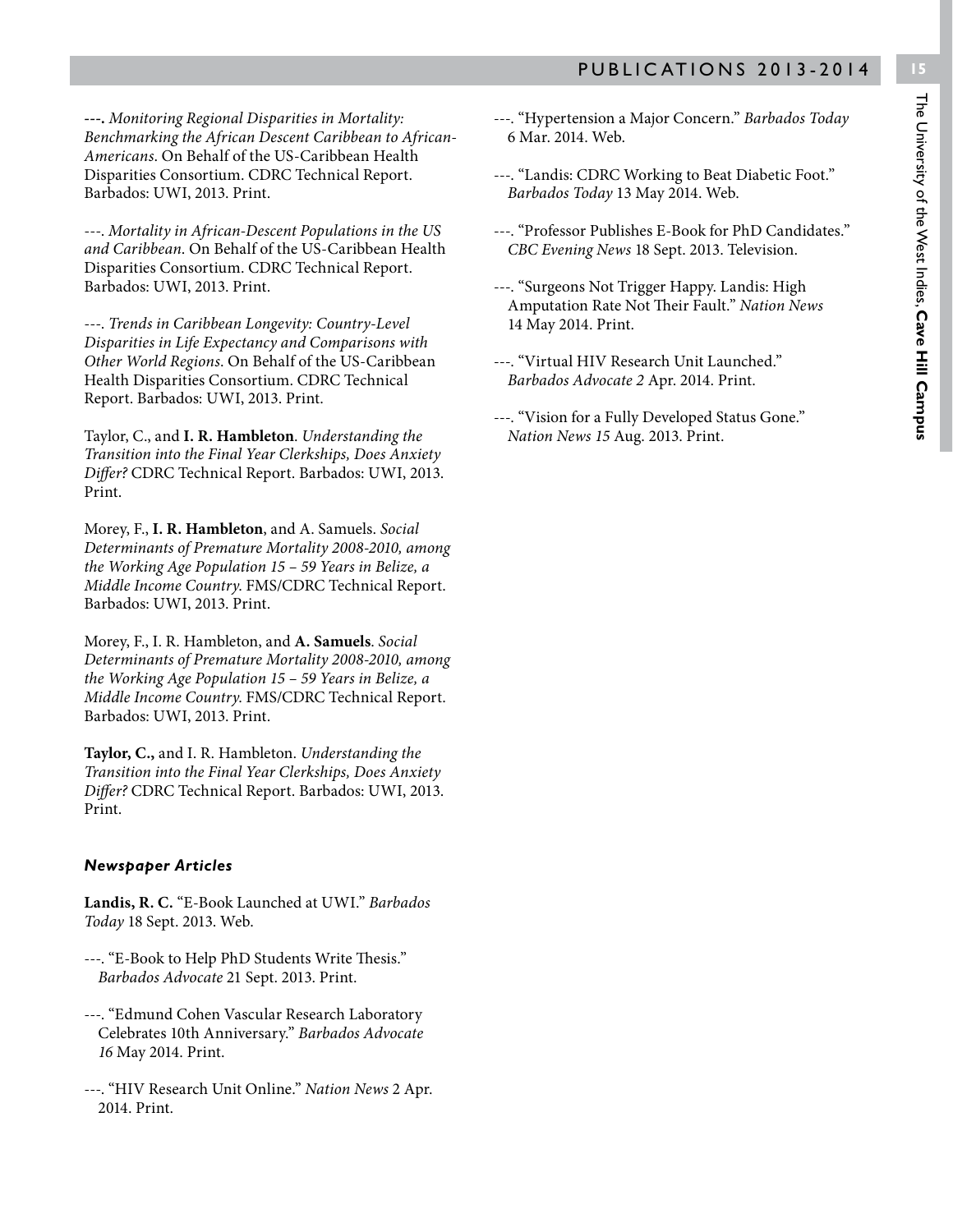### FACULTY OF SCIENCE AND TECHNOLOGY

#### **DEPARTMENT OF BIOLOGICAL AND CHEMICAL SCIENCES**

#### *Book*

Mumby, P.J., J. Flower, I. Chollett, S. J. Box, Y. Bozec, C. Fitzsimmons, J. Forster, D. Gill, R. Griffith-Mumby, H. A. Oxenford, A. M. Peterson, S. M. Stead, R. A. Turner, P. Townsley, P. J. H. van Beukering, F. Booker, H. J. Brocke, N. Cabañillas-Terán, S. W. J. Canty, J. P. Carricart-Ganivet, J. Charlery, C. Dryden, F. C. van Duyl, S. Enríquez, J. den Haan, R. Iglesias-Prieto, E. V. Kennedy, R. Mahon, B. Mueller, S. P. Newman, M. M. Nugues, J. Cortés Núñez, L. Nurse, R. Osinga, C. B. Paris, D. Petersen, N. V. C. Polunin, C. Sánchez, S. Schep, J. R. Stevens, **H. Vallès**, M. J. A. Vermeij, P. M. Visser, E. Whittingham, and S. M. Williams. *Towards Reef Resilience and Sustainable Livelihoods: A Handbook for Caribbean Coral Reef Managers.* Exeter: U of Exeter, 2014. Print.

#### *Refereed Journal Articles*

**Alleyne, A. T**., S. Austin, and A. Williams. "Distribution of CYP17α Polymorphism and Selected Physiochemical Factors of Uterine Leiomyoma in Barbados." *Meta Gene* 2 (2014): 358-65. Print.

Briggs, G. B., Z. Nahkid, **A. T. Alleyne,** J. Ayats, J.O. Despradel, and W. Elibox. "First Report of Orange Rust Disease of Sugarcane in the Dominican Republic." *Plant Disease* 98.7 (2014): 1010. Print.

Lopchuk, J. M., I. L. Green, **J. C.Badenock,** and G. W. Gribble. "A Short, Protecting Group-Free Total Synthesis of Bruceollines D, E, and J." *Organic Letters* 15.17 (2013): 4485- 87. Print.

Wynne, M. J., T. Bradshaw, and **C. M. S. Carrington.**"A Checklist of the Benthic Marine Algae of Barbados, West Indies." *Botanica Marina* 57.3 (2014): 167- 84. Print.

**Garner-O'Neale**, **L.**, J. Maughan, and B. Ogunkola."Scientific Literacy of Undergraduate Chemistry Students in the University of the West Indies, Barbados: Individual and Joint Contributions of Age, Sex and Level of Study." *Academic Journal of Interdisciplinary Studies* 2.10 (2013): 55-66. Print. Walcott, J. ,S., and **J. A**. **Horrocks.** "Diving Behaviour of Hawksbill Turtles during the Inter-nesting Interval: Strategies to Conserve Energy." *Journal of Experimental Marine Biology and Ecology* 448 (2013): 171- 78. Print.

Walcott, J., S. Eckert, H. A. Oxenford, and **J.A. Horrocks,** "Use of a towed camera system to investigate benthic habitat use by inter-nesting female hawksbill sea turtles." *Endangered Species Research* 24.2 (2014): 159-70**.**  Print.

**McDowell, S. A. C.,** and J. A. Joseph. "A Comparative Study of Model Halogen-bonded, π-hole-bonded and Cationic Complexes Involving NCX AND  $H_2O$  (X = F, Cl, Br)." *Molecular Physics* 113.1 (2014): 16-21. Print.

**McDowell, S. A. C.,** and J. A. Joseph. "Destabilization of the Halogen Bond in Complexes of Protonated NCX (X = F, Cl, Br) Molecules." *Chemical Physics Letters* 603 (2014): 37-40. Print.

**McDowell, S. A. C.,** and J. A. Joseph. "The Effect of Atomic Ions on Model σ-hole Bonded Complexes of AH3Y (A = C, Si, Ge; Y = F, Cl, Br)." *Physical Chemistry Chemical Physics* 16.22 (2014): 10854- 860. Print.

**McDowell, S. A. C.** "Sigma-hole Cooperativity in Anionic  $[FX...CH_{3}...YF]$ <sup>-</sup>  $(X,Y = Cl, Br)$  Complexes." *Chemical Physics Letters* 598 (2014): 1-4. Print.

**McDowell, S. A. C.,** and J. A. Joseph. "Variation of Sigma-hole Magnitude with M Valence Electron Population in  $MX_nY_{4-n}$  Molecules (n = 1-4; M = C, Si, Ge; X, Y = F, Cl, Br)." *Physical Chemistry Chemical Physics* 16.2 (2014) 669-71.Print.

**Popuri, S. R.,** C. Hall, C. C. Wang, and C.Y. Chang. "Development of Green/Biodegradable Polymers for Water Scaling Applications." *International Biodeterioration & Biodegradation* 95.A (2014): 225-31. Print.

**Popuri, S. R.,** A. Harris-Logie, K. H. Lino, C. H. Lee, and E. I. Cadogan. "Evaluation of Antibacterial Activity and Characterization of Synthesized Biodegradable Copolymers "*Polymer-Plastics Technology and Engineering* 53.15 (2014):1625- 35. Print.

Cadogan, E. I.,C. H.Lee, **S. R. Popuri**,, and H. Lin. "Effect of Solvent on Physico-Chemical Properties and Antibacterial Activity of Chitosan Membranes." *International Journal of Polymeric Materials* 63.14 (2014): 708- 15*.* Print.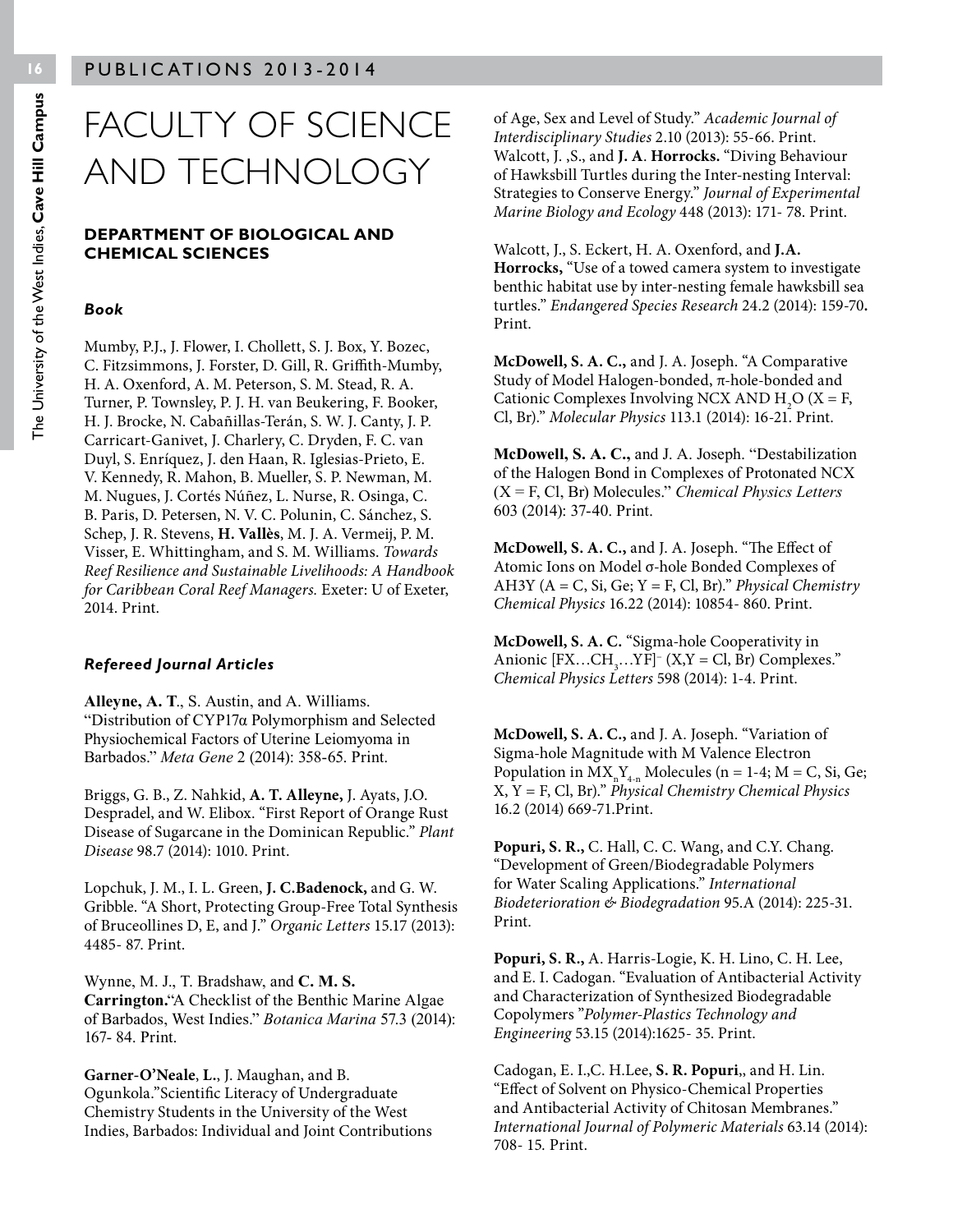Cadogan, E. I., C. H.Lee, **S. R. Popuri**,, and H. Lin. "Efficiencies of Chitosan Nanoparticles and Crab Shell Particles in Europium Uptake from Aqueous Solutions through Biosorption: Synthesis and Characterization." *International Biodeterioration & Biodegradation* 95.A (2014): 232- 40. Print.

Lee, C. H., Y.Chen, Y. C.Liao, **S. R. Popuri**, S. Tsai, and C.Hung. "Selective Leaching Process for Neodymium Recovery from Scrap Nd-Fe-B Magnet" *Metallurgical and Materials Transactions A*44.13(2013): 5825-5833*.*  Print.

Cohall, D.H., **T.Scantlebury-Manning,** D. Toure, C. Nakhleh, S. James, and K. Hall."Predicting 24 Hour Urinary Sodium Excretion in Afro-Caribbean Barbadians by Comparing Urine Sodium Excretion over Different Durations versus Spot Collection." *West Indian Medical Journal* 62.3 (2013): 181- 85. Print.

Cohall, D. H., **T. Scantlebury-Manning,** Tavernese, A., James, S., and K. Hall. "Predicting 24 Hour Urinary Protein Excretion in Afro-Caribbean Barbadians by Comparing Urine Protein Excretion over Different Durations versus Spot Collection." *West Indian Medical Journal* 62.3 (2013): 189- 93. Print.

**Vallès, Henri**, and H. A. Oxenford. "Parrotfish Size: A Simple Yet Useful Alternative Indicator of Fishing Effects on Caribbean Reefs?" Ed. Marcus Sheaves. *PLoS ONE* 9.1 (2014): E86291. *Plos One*. doi:10.1371/ journal.pone.0086291. Web. 20 Jan. 2015.

**Vallès, H.**, and H. A. Oxenford. "The Utility of Simple Fish Community Metrics for Evaluating the Relative Influence of Fishing vs. Other Environmental Drivers on Caribbean Reef Fish Communities." *Fish and Fisheries* (2014): n. pag. 28 June 2014. doi:10.1111/faf.12085. Web. 20 Jan. 2015.

Tovide, O., N. Jaheed, N. Mohamed, E. Nxusani, C. E. Sunday, A. Tsegaye, R. F. Ajayi, N. Njomo, H. Makelane, M. Bilibana, P. G. Baker, **A. Williams**, S. Vilakazi, R. Tshikhudo, and E. I. Iwuoha. "Graphenated Polyaniline-doped Tungsten Oxide Nanocomposite Sensor for Real Time Determination of Phenanthrene." *Electrochimica Acta* 128 (2014): 138- 48. Print.

Sunday, C. E., M. Bilibana, S. Qakala, O. Tovide, K. M. Molapo, G. Fomo, C. O. Ipko, T. Waryo, G. Mbambisa, B. Mpushe, **A**. **Williams,** P. G. L. Baker, S. Vilakazi, R. Tshikhudo, and E. Iwuoha. "Modulation of the Matrix Effect of Nafion on Tris(bipyridine) Ruthenium(II) Electrochemical Probes by Functionalisation with 4-nitrophenylazo Graphene-gold Nanocomposite." *Electrochimica Acta* 128 (2014): 128- 37. Print.

Ross, N., E. Iwuoha, C. O. Ikpo, P. Baker, N. Njomo, S. N. Mailu, M. Masikini, N. Matinise, A. Tsegaye, N. Mayedwa, T. Waryo, K. I. Ozoemena, and **A**. **Williams.** "Amplification of the Discharge Current Density of Lithium-Ion Batteries with Spinel Phase  $\textrm{Li(PtAu)}_{0.02}\textrm{Mn}_{1.98}\textrm{O}_{4}$  Nano-Materials" *Electrochimica Acta* 128 (2014): 178- 83. Print.

Njomo, N., T. Waryo, M. Masikini, C. O. Ikpo, S. Mailu, O. Tovide, N. Ross, **A**. **Williams,** N. Matinise, C. E. Sunday, N. Mayedwa, P. G. L. Baker, K. I. Ozoemena, and E. I. Iwuoha. "Graphenated Tantalum(IV) Oxide and Poly(4-Styrene Sulphonic Acid)-Doped Polyaniline Nanocomposite as Cathode Material in an Electrochemical Capacitor." *Electrochimica Acta* 128 (2014): 226- 37. Print.

#### *Abstracts*

Knaizeh, E.G., and **S. N. Workman**. "Carbapenemaseproducing Enterobacteriaceae Detected in Sewage on the Island of Barbados." 59th Annual Scientific Meeting of the Caribbean Public Health Agency. Aruba. 1-3 May, 2014. Abstract published in *West Indian Medical Journal* 63 ,2 (2014): 17-18. Print.

Knight, K., and **S. N. Workman.** "An Investigation into the Carriage of Methicillin-Resistant Staphylococci on Fomites at the University of the West Indies, Cave Hill Campus." 59th Annual Scientific Meeting of the Caribbean Public Health Agency. Aruba, 1-3 May, 2014. Abstract published in *West Indian Medical Journal* 63, Suppl. 2 (2014): 36. Print.

#### *Technical Reports*

**Oxenford, H.A**. and H. Vallès. *The Lionfish Project: A Research Project to Investigate the Impact of Invasive Lionfishes on the Ecological Services of Parrotfishes and Other Key Herbivoresin Barbados. Final Report*."Cave Hill, Barbados: CERMES, U of the West Indies, 2014. Print.

**Oxenford, H. A**., M. Phillips and H. Vallès. "*The Lionfish Project: A Research Project to Investigate the Impact of Invasive Lionfishes on the Ecological Services of Parrotfishes and Other Key Herbivores in Barbados. Report of Year I (January – December 2013)".*Cave Hill, Barbados: CERMES, U of the West Indies. 2013. Print.

**Oxenford, H.A**., and **H. Vallès**. *The Lionfish Project: A Research Project to Investigate the Impact of Invasive Lionfishes on the Ecological Services of Parrotfishes and Other Key Herbivoresin Barbados. Final Report*."Cave Hill, Barbados: CERMES, U of the West Indies, 2014. Print.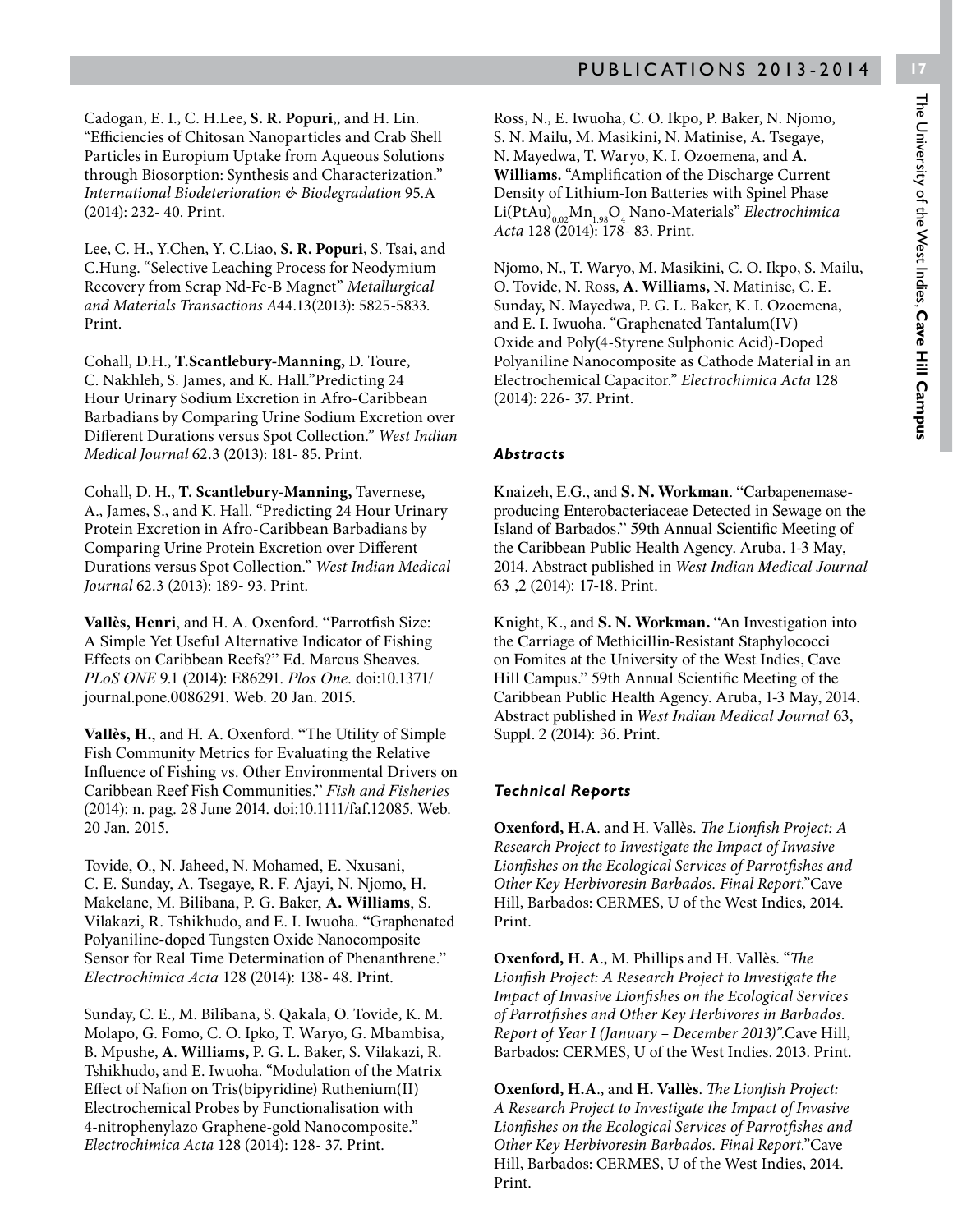Oxenford, H. A., M. Phillips and **H. Vallès**. "*The Lionfish Project: A Research Project to Investigate the Impact of Invasive Lionfishes on the Ecological Services of Parrotfishes and Other Key Herbivores in Barbados. Report of Year I (January – December 2013)".*Cave Hill, Barbados: CERMES, U of the West Indies. 2013. Print.

#### **DEPARTMENT OF COMPUTER SCIENCE MATHS AND PHYSICS**

#### *Book Chapter*

Chmutina, K., and **T. Rogers.**"Past and Present Green Economy Initiatives and Capacity Building and Financial Mechanisms for the Future Development of the Barbados Energy Sector."*Climate-Smart Technologies: Integrating Renewable Energy and Energy Efficiency in Mitigation and Adaptation Responses*. Ed.Walter **Leal Filho**, Franziska **Mannke**, Romeela **Mohee**, Veronike **Schulte**, and Dinesh **Surroop. New York:** Springer Berlin Heidelberg, 2013. 245-57. Print.

#### *Refereed Journals*

**Chami, P. S**, Sing Bernd, and N. Sookoo. . "Generalizing Krawtchouk Polynomials using Hadamard Matrices." *ISRN Applied Mathematics* (2014): 1-8. Print.

**Chillumuntala, Jayaram, T.** Unsal, and Y. Ece. "2-Absorbing and Weakly 2-Absorbing Elements in Multiplicative Lattices." *Communications in Algebra* 42 (2014): 2338- 53. Print.

Murtaza, S., N. Madhavji, A.Hamou-Lhadj, and **Mechelle Gittens.** "An Empirical Study on the Use of Mutant Traces for Diagnosis of Faults in Deployed systems.*" Journal of Systems and Software* 90 (2014): 29-44. Print.

#### *Conference Proceedings*

**Walcott, P. ,** and G. Rolle. "Investigating the ICT Competencies and Technology Access of Indigenous Dominican Primary School Students." P*roceedings of World Conference on Educational Multimedia, Hypermedia and Telecommunications, June 23, 2014. :*Association for the Advancement of Computing Education. Chesapeake, VA, 2014. 948- 53. Print.

**Walcott, P.,** and N**.** Corbin-Babb. "Using a 3D Role Playing Game to Teach Undergraduate Computer Science Students about Health Management Information Systems*," Proceedings of World Conference on Educational Multimedia, Hypermedia and Telecommunications,June 23, 2014:*Association for the Advancement of Computing Education. Chesapeake, VA, 2014. 2647- 52. Print.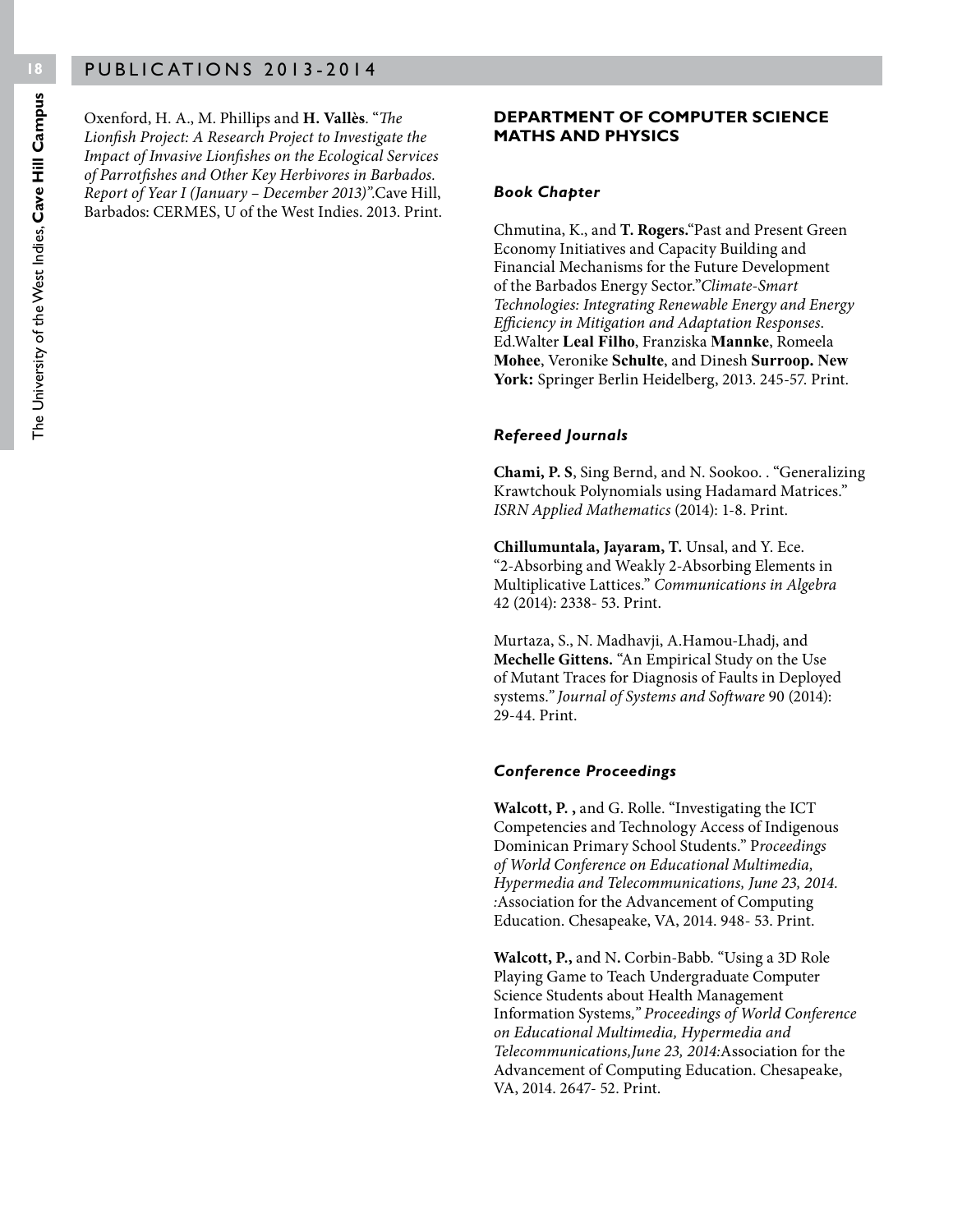#### **CENTRE FOR RESOURCE MANAGEMENT AND ENVIRONMENTAL STUDIES (CERMES)**

#### *Books*

Oxenford, H. A., R. A. Turner, **R. Mahon**, L. Nurse et al. *Towards Reef Resilience and Sustainable Livelihoods: A Handbook for Caribbean Coral Reef Managers*. Exeter: U of Exeter, 2014. Print.

Oxenford, H. A., R. A Turner, R. Mahon, **L. Nurse** et al. *Towards Reef Resilience and Sustainable Livelihoods: A Handbook for Caribbean Coral Reef Managers*. Exeter: U of Exeter, 2014. Print.

**Oxenford, H. A**., R. A. Turner, R. Mahon, L. Nurse et al. *Towards Reef Resilience and Sustainable Livelihoods: A Handbook for Caribbean Coral Reef Managers*. Exeter: U of Exeter, 2014. Print.

Oxenford, H. A., **R. A. Turner**, R. Mahon, L. Nurse et al. *Towards Reef Resilience and Sustainable Livelihoods: A Handbook for Caribbean Coral Reef Managers*. Exeter: U of Exeter, 2014. Print.

#### *Book Chapters*

**Cashman, A**. "Impact of Flooding on the Agricultural Sector." *Flooding and Climate Change: Sectorial Impacts and Adaptation Strategies for the Caribbean Region*. Eds. D. Chadee, J. Sutherland and J. Agard. New York: Nova Publishers, 2014. 23-47. Print.

Cochrane, K. L., G. Bianchi, W. Fletcher, D. Fluharty, **R. Mahon** and O. A. Misund. "Regulatory and Governance Frameworks." *Marine Ecosystem-Based Management*. Eds**:** M. J. Fogarty and J. J. McCarthy. Cambridge: Harvard University Press, 2014. 77-119. Print.

#### *Refereed Journal Articles*

**Cashman, A.** "Water Security and Services in the Caribbean." *Water* 6 (2014): 1187-1203. Print.

**Mahon, R**., L. Fanning, and P. McConney. "Assessing and Facilitating Emerging Regional Ocean Governance Arrangements in the Wider Caribbean Region." *Ocean Yearbook* 28 (2014): 631- 71. Print.

Baldwin, K., and **R. Mahon**. "A Participatory GIS for Marine Spatial Planning in the Grenadine Islands." *The Electronic Journal on Information Systems in Developing* 

*Countries* 63.7 (2014): 1-18. Print. Baldwin, K., **R. Mahon,** and P. McConney. "Participatory GIS for Strengthening Transboundary Marine Governance in SIDS." *Natural Resources Forum: Special Issue on Sustainable Development in Small Island Developing States* 37.4 (2013): 257- 68. Print.

Mahon, R., L. Fanning, and **P. McConney**. "Assessing and Facilitating Emerging Regional Ocean Governance Arrangements in the Wider Caribbean Region." *Ocean Yearbook* 28 (2014): 631-71. Print.

Baldwin, K., R. Mahon, and **P. McConney**. "Participatory GIS for Strengthening Transboundary Marine Governance in SIDS." *Natural Resources Forum: Special Issue on Sustainable Development in Small Island Developing States* 37.4 (2013): 257- 68. Print.

**McConney, P**. "Sustainable Fisheries—Are We There Yet?" *Conservation Biology* 28.1 (2013): 292– 97. Print.

Finlay, J., **P. McConney, and** H. A. Oxenford. "Tenure in the Grenada Beach Seine Fishery." *Land Tenure Journal* 1 (2013):147-73. Print.

**Monnereau, I**. "Limits to Autonomous Adaptation in Response to Coastal Erosion in Kosrae, Micronesia." *International Journal of Global Warming* 5.4 (2013): 416- 32. Print.

Van Tussenbroek. B.I., J. Cortés, R. Collin, A.C. Fonseca, P.M.H. Gayle, H.M. Guzmán, G.E. Jácome, R. Juman, K.H. Koltes, **H.A. Oxenford**, A. Rodríguez-Ramirez, J. Samper-Villarreal, S.R. Smith, J.J.Tschirky, and E. Weil. "Caribbean-wide, Long-term Study of Seagrass Beds Reveals Local Variations, Shifts in Community Structure and Occasional Collapse." *PLoS ONE* 9.3 (2014): e90600. doi:10.1371/journal.pone.0090600. http://www. plosone.org/article/info%3Adoi%2F10.1371%2Fjournal. pone.0090600. Web.

Willette, D.A., J. Chalifour, A.O. Dolfi Debrot, S. Engel, J. Miller, **H.A. Oxenford**, F.T. Short, S.C.C. Steiner, and F.Védie. "Continued Expansion of the Trans-Atlantic Invasive Marine Angiosperm *Halophila stipulacea* in the Eastern Caribbean." *Aquatic Botany* 112 (2014): 98-102. Print.

Valles, H. and **H.A. Oxenford**. "Parrotfish Size: A Simple Yet Useful Alternative Indicator of Fishing Effects on Caribbean Reefs." *PLoS ONE* 9.1 (2014): e86291. doi:10.1371/journal.pone. 0086291. http://www. plosone.org/article/info%3Adoi%2F10.1371%2Fjournal. pone.0086291. Web.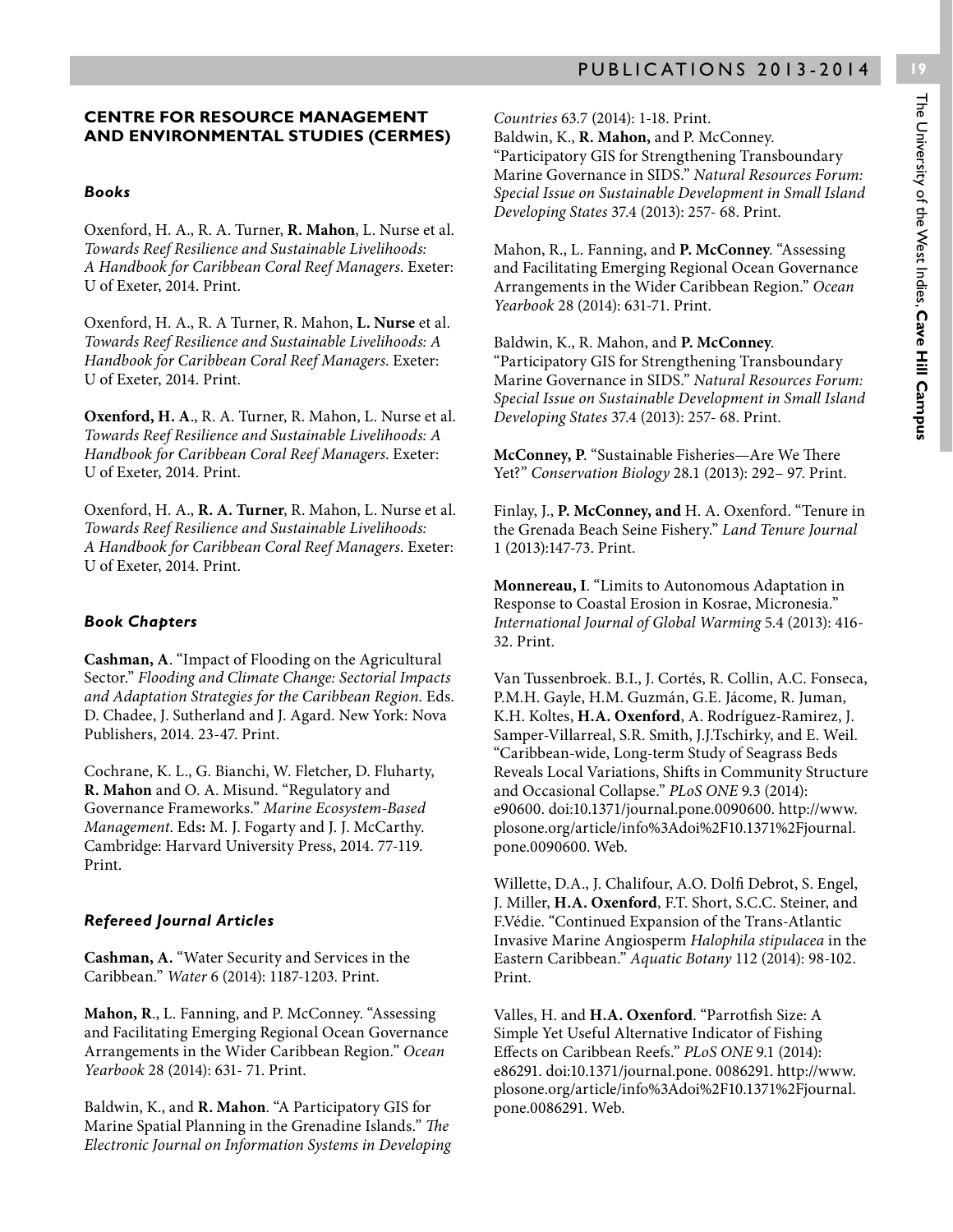Aldana Aranda, D., **H.A. Oxenford**, C. Bissada, M. Enriquez, T. Brulé, G.A. Delgado, I. Martínez Morales and L. Frenkiel. "Reproductive Patterns of Queen Conch, *Strombus gigas* (mollusca gastropoda) Across the Wider Caribbean." *Bulletin of Marine Science* 90 (2014): 813- 31. Print.

Finlay, J., P. McConney. and **H. A. Oxenford**. "Tenure in the Grenada Beach Seine Fishery." *Land Tenure Journal* 1 (2013):147-73. Print.

Walcott, J., S. Eckert, **H.A. Oxenford** and J.A. Horrocks. "Use of a Towed Camera System to Investigate Benthic Habitat Utilisation by Inter-nesting Hawksbill Sea Turtles." *Endangered Species Research* 24 (2014): 159- 70. Print.

Valles, H. and **H.A. Oxenford**. "The Utility of Simple Fish Community Metrics for Evaluating the Relative Influence of Fishing vs. Other Environmental Drivers on Caribbean Reef Fish Communities." *Fish and Fisheries*  June 28 (2014). http://dx.doi.org/10.1111/faf.12085 online 28 June 2014. Web.

#### *Conference Proceedings*

**McConney, P.**, V. Nicholls, and B. Simmons. "Women in a Fish Market in Barbados." *Proceedings of the Gulf and Caribbean Fisheries Institute* 65 (2013): 26-30. Print.

Nelson, T., and **H. A. Oxenford**. "The Whelk (*Cittarium pica*) Fishery of St Lucia: Description and Contribution to the Fisheries Sector." *Proceedings of the Gulf and Caribbean Fisheries Institute* 65 (2013): 61-68. Print.

Pena, M., P. McConney, and K. Blackman. "Common Socio-economic Monitoring Indicators for Caribbean Challenge MPAs." *Proceedings of the Gulf and Caribbean Fisheries Institute* 65 (2013): 193-203. Print.

#### *Technical Report*

**Blackman, K**., N. Selliah and B. Simmons. *Report of the Workshop and Validation Meeting on the Evolution of BARNUFO and Its Future in Fisheries Governance.* CERMES Technical Report No. 61. Barbados: UWI, 2013. www.cavehill.uwi.edu/cermes/docs/technical\_ reports/blackman\_et\_al\_2013\_report\_of\_barnufo workshop\_and.aspx. Web.

Mackey, T., **A. Cashman**, and R. Cumberbatch. *Identification of Factors Contributing to the Deterioration and Losses in the Water Distribution System in Barbados*. CERMES Technical Report No. 68. Barbados: UWI, 2014. http://www.cavehill.uwi.edu/cermes/ docs/technical\_reports/mackey\_et\_al\_2014\_pipe\_ deterioration and water los.aspx. Web.

**Cashman, A**., Cox, C., Daniels, J. and Smith, T. *Integrated Water Resources Management in the Caribbean: The Challenge Facing Small Island Developing States.* Global Water Partnership Technical Focus Paper. Sweden: Global Water Partnership, 2014. Print.

CEM and **CERMES**. *Report of the Workshop on Socioeconomic Monitoring for Coastal Management (SocMon)*. Brazil: CEM and CERMES, 2013. Print.

Monnereau, I., **R. Mahon**, P. McConney and L. Nurse. *Vulnerability of the Fisheries Sector to Climate Change Impacts in Small Island Developing States and the Wider Caribbean: Early Findings.* CERMES Technical Report No. 56. Barbados: UWI, 2013. http://www.cavehill.uwi. edu/cermes/docs/technical\_reports/monnereau\_et\_ al 2013 vulnerability fisheries clima.aspx. Web.

**McConney, P**., R. Medeiros and **M. Pena (**Eds). *Enhancing Stewardship in Small-Scale Fisheries: Practices and Perspectives.* CERMES Technical Report No. 73. Barbados: UWI, 2014.http://www.cavehill.uwi.edu/ cermes/docs/technical\_reports/mcconney\_et\_al\_2014\_ tbti\_wg4\_ebook enhancing\_stewa.aspx. Web.

Monnereau, I., R. Mahon, **P. McConney** and L. Nurse. *Vulnerability of the Fisheries Sector to Climate Change Impacts in Small Island Developing States and the Wider Caribbean: Early Findings.* CERMES Technical Report No. 56. Barbados: UWI, 2013. http://www.cavehill.uwi. edu/cermes/docs/technical\_reports/monnereau\_et\_ al\_2013\_vulnerability\_fisheries\_clima.aspx. Web.

**Monnereau, I.** and Abraham, S. *Loss and Damage from Coastal Erosion in Kosrae, The Federated States of Micronesia*. Loss and Damage in Vulnerable Countries Initiative, Case Study Report*.* Germany: United Nations University Institute for Environment and Human Security, 2013. Print.

**Monnereau**, I., R. Mahon, P. McConney and L. Nurse. *Vulnerability of the Fisheries Sector to Climate Change Impacts in Small Island Developing States and the Wider Caribbean: Early Findings.* CERMES Technical Report No. 56. Barbados: UWI, 2013. http://www.cavehill.uwi. edu/cermes/docs/technical\_reports/monnereau\_et\_ al 2013 vulnerability fisheries clima.aspx. Web.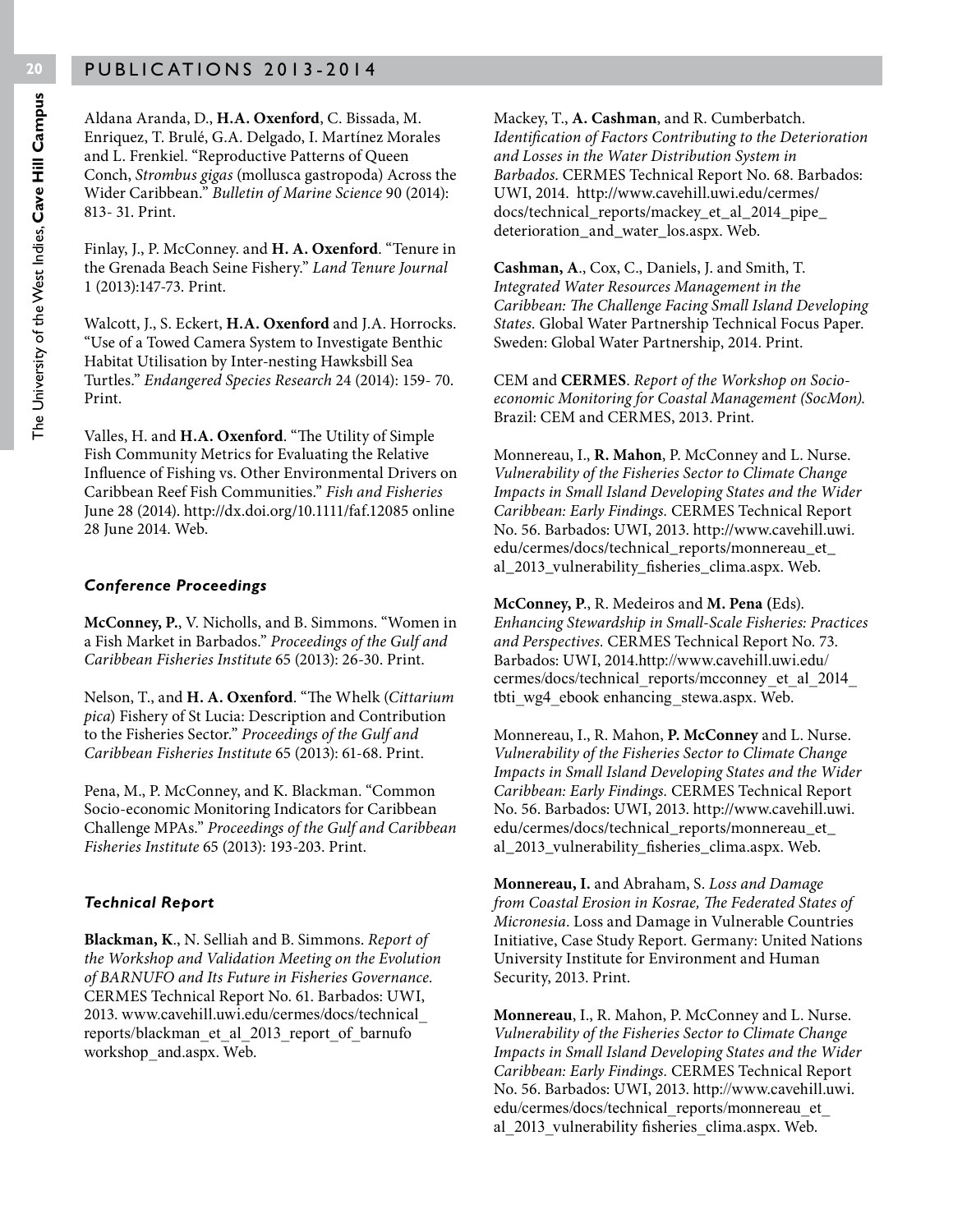Monnereau, I., R. Mahon, P. McConney **and L. Nurse**. *Vulnerability of the Fisheries Sector to Climate Change Impacts in Small Island Developing States and the Wider Caribbean: Early Findings.* CERMES Technical Report No. 56. Barbados: UWI, 2013. http://www.cavehill.uwi. edu/cermes/docs/technical\_reports/monnereau\_et\_ al 2013 vulnerability fisheries clima.aspx. Web.

Beeden, R., E. Doyle, P. Kramer, M. McField and **H.A. Oxenford.** *Rapid Reef Health Assessment Report for Soufriere, St Lucia.* Australian Government Great Barrier Reef Marine Park Authority, Eye on the Reef Project Report. Australia: Government of Australia, 2013. Print.

Bissada-Gooding, C., A. Brathwaite, **H. Oxenford**, N. Polunin, R. Suckoo, I. Williams. CARICOMP and Reef Check. *Part II: Reports for Individual Countries and Territories – Barbados.* Status and Trends of Caribbean Coral Reefs: 1970-2012. Eds**.** J.B.C Jackson, M.K. Donovan., K.L. Cramer and V.V. Lam. Switzerland: IUCN Global Coral Reef Monitoring Network, 2014. 169-72. Print.

**Oxenford, H.A.**et al. Part I: Overview and Synthesis for the Wider Caribbean Region. *Status and Trends of Caribbean Coral Reefs: 1970-2012.* Eds. J.B.C Jackson, M.K. Donovan., K.L. Cramer and V.V. Lam. Switzerland: IUCN Global Coral Reef Monitoring Network, 2014. 55-114. Print.

**Oxenford, H.A**. and S. Willoughby. *Status of the Queen Conch Fishery in Barbados*. Report of the first meeting of the FMC / OSPESCA / WECAFC / CRFM Working Group on Queen Conch, Panama City, Panama, 23–25 October 2012. FAO Fisheries and Aquaculture Report No. 1029 (2013). Print.

McConney, P., R. Medeiros and **M. Pena (**Eds). *Enhancing Stewardship in Small-Scale Fisheries: Practices and Perspectives.* CERMES Technical Report No. 73. Barbados: UWI, 2014. http://www.cavehill.uwi.edu/ cermes/docs/technical\_reports/mcconney\_et\_al\_2014\_ tbti\_wg4\_ebook\_enhancing\_stewa.aspx. Web.

**Pena, M**. and K. Blackman. *Report of the SocMon Caribbean Training Workshop, 4-13 August, 2013.* Socioeconomic Monitoring by National Parks in the Turks and Caicos Islands Project Report No. 1. Barbados: UWI, 2013. Print.

Blackman, K**.**, **N. Selliah** and B. Simmons. *Report of the Workshop and Validation Meeting on the Evolution of BARNUFO and Its Future in Fisheries Governance.* CERMES Technical Report No. 61. Barbados: UWI, 2013. www.cavehill.uwi.edu/cermes/docs/technical\_ reports/blackman\_et\_al\_2013\_report\_of\_barnufo\_ workshop\_and.aspx. Web.

**Turner, R**., J. Forster, D. Gill, C. Fitzsimmons, **R. Mahon**, **A. Peterson** and S. Stead. "Coral Reef Fisheries in a Changing Environment: Perceptions of Change and Livelihood." *Enhancing Stewardship in Small-Scale Fisheries: Practices and Perspectives.* Eds. P. McConney, P., R. Medeiros and M. Pena. CERMES Technical Report No. 73. Barbados: UWI, 2014. 16-20. http://www.cavehill.uwi.edu/cermes/docs/technical\_ reports/mcconney\_et\_al\_2014\_tbti\_wg4\_ebook\_ enhancing\_stewa.aspx. Web.

Townsley, P., E. Whittingham, F. Booker, R. Ford, **R. Turner**, B. Cattermoul, J. Campbell, J. Forster, N. Morrish and J. Marsh. *Guidance on Supporting Processes of Livelihood Enhancement and Diversification.* Report prepared as part of the Future of Reefs in a Changing Environment (FORCE) Project. Exeter: University of Exeter, 2014. Print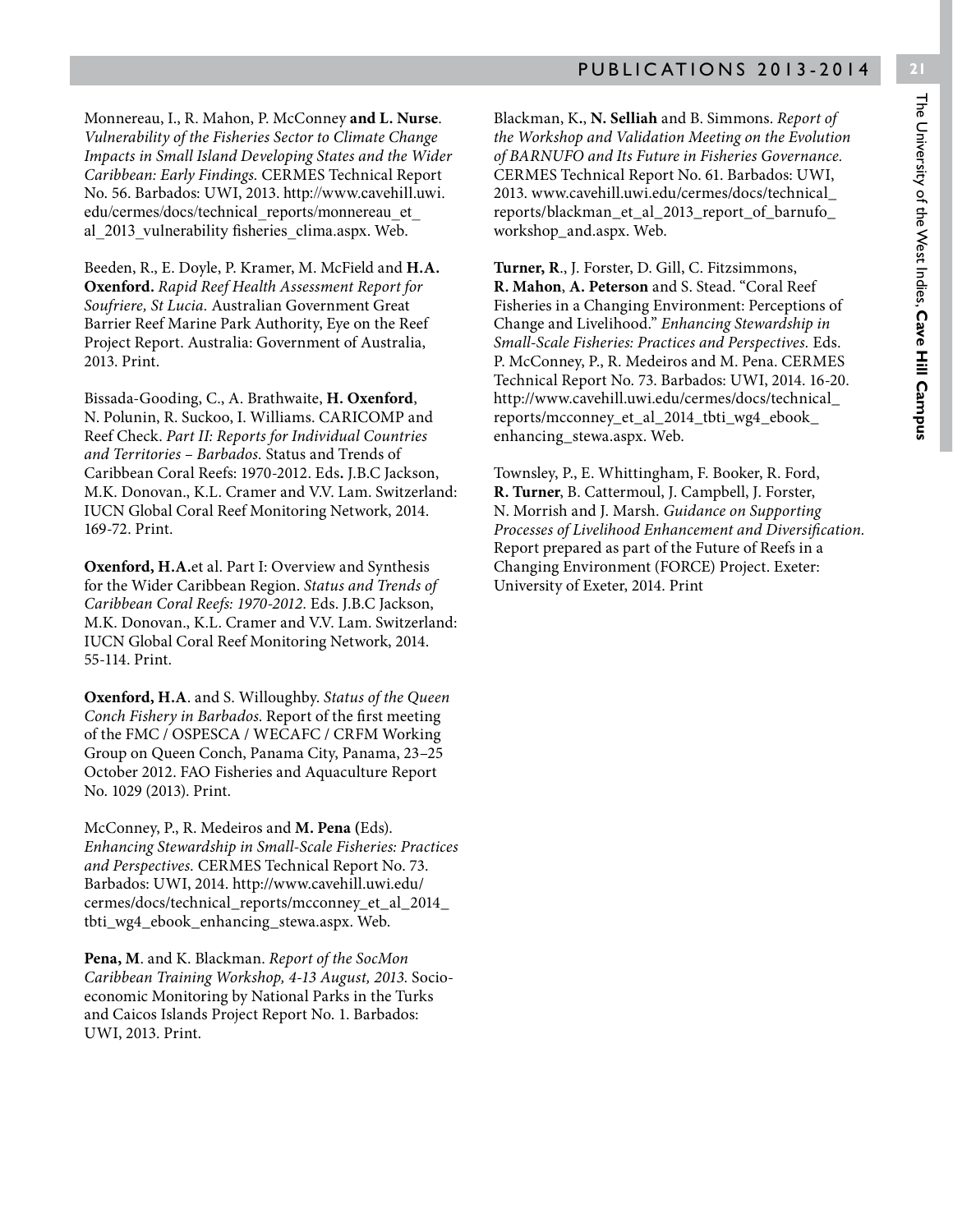### FACULTY OF SOCIAL **SCIENCES**

#### **DEPARTMENT OF ECONOMICS**

#### *Book*

**Mamingi, N**. *Chants Debout Pour La Patrie*. St Denis: Edilivre-AParis, 2014. Print.

#### *Refereed Journal Articles*

**Bankwayo-Skeete, P.,** and R. Skeete. "Can Google Data Improve the Forecasting Performance of Tourism Arrivals? Mixed-Data Sampling Approach." *Tourism Management* 46 (2014): 454 - 64. Print.

Carter, A., R. **Craigwell**, W. Moore. "A Note on the Fuel Clause Adjustment in Barbados." *Journal of Eastern Caribbean Studies* 38.1-2 (2013): 80-93. Print.

Alleyne A., and **B. Francis**. "Competitiveness Theories. An Application to the Caribbean Community." *Journal of Public Sector Policy Analysis* 7 (2013): 66-91. Print.

**Francis, B.,** and K. Waithe. "Financial Liberalization in Trinidad and Tobago." *Global Economy Journal*  13.3 (2013): 371-90. Print.

**Moore, W.** "An Assessment of the Green Export Opportunities for Barbados." *Cepal Review* 110 (2013): 31-47. Print.

Carter, A., R. Craigwell, **W. Moore**. "A Note on the Fuel Clause Adjustment in Barbados." *Journal of Eastern Caribbean Studies* 38.1-2 (2013): 80-93. Print.

**Moore , W**. "Quantifying the Effects of Capital Controls in Small States." *Macroeconomics and Finance in Emerging Market Economies* 6.2 (2013): 190-203. Web. 26 January 2015.

**Moore, W**., and R. Broome. "Simulating the Effect of Changes in Tax and Benefit Policies on Income Inequality for Barbados." *Journal of Public Sector Policy Analysis* 7 (2013): 107-24. Print.

**Wood A .,** and N. Brathwaite. "Internal Controls in the Retail Sector: A Case Study of a Leading Supermarket in Barbados." *International Journal of Arts and Commerce*  2.11 (2013): 1-16. Print.

**Wood A.** "Understanding the Influences on Private Investment in Barbados during 1966-1990." *International Journal of Business and Social Science*  4.14 (2013): 63-74. Print.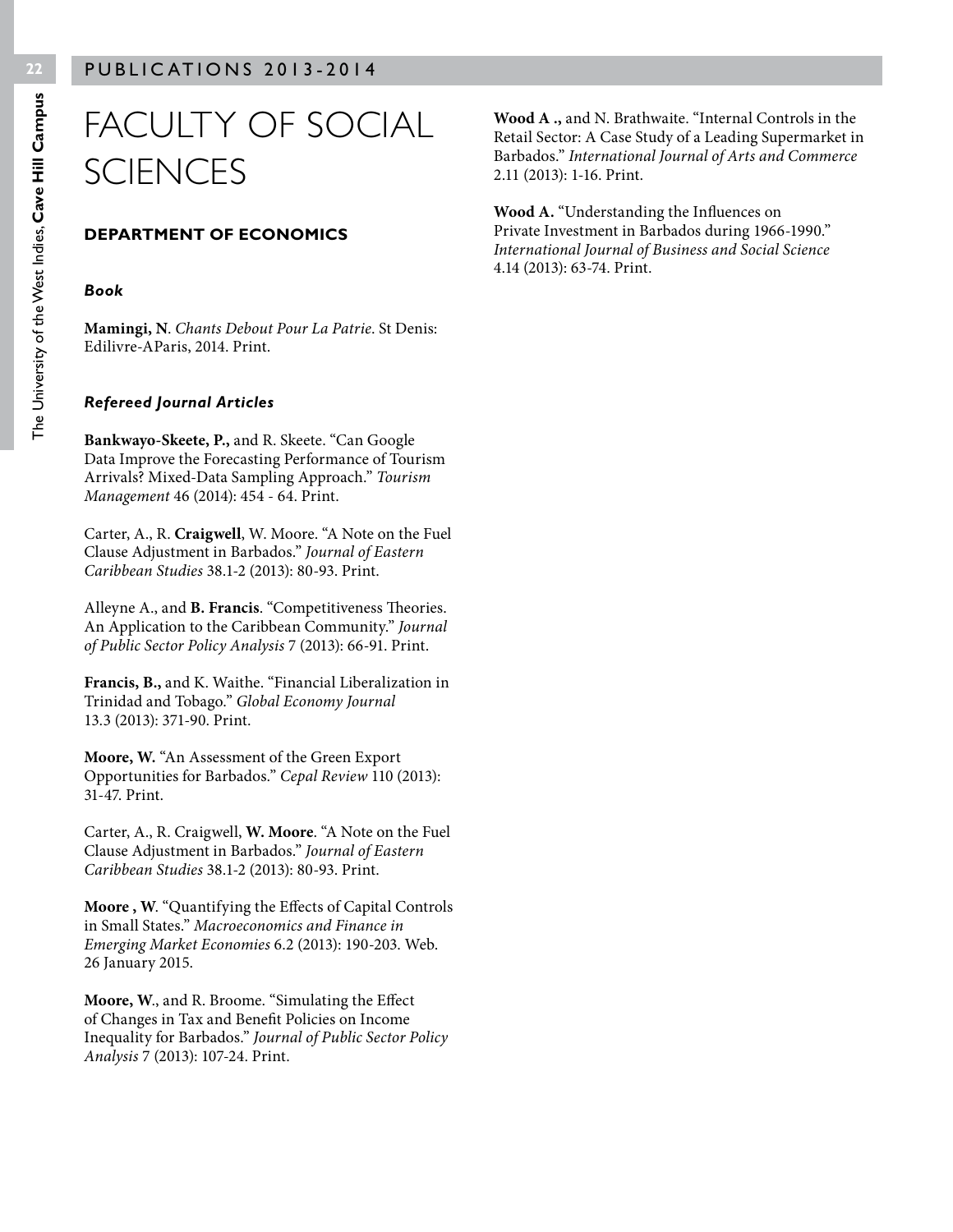# **23**The University of the West Indies, Cave Hill Campus The University of the West Indies, **Cave Hill Campus**

#### **DEPARTMENT OF GOVERNMENT, SOCIOLOGY AND SOCIAL WORK**

#### *Book Chapters*

**Joseph, T.S.D.** " 'An Extended Debate with Europe?': G.K. Lewis, Denis Benn, Paget Henry, and the Epistemological Challenge in the Writing of Caribbean Political Thought" Freedom and Power in the Caribbean: The Thought of Gordon K. Lewis, Caribbean Reasonings Series. Eds. Brian Meeks and Jermaine McAlpin. Kingston: Ian Randle,

**Rock, L**., and C. Buchanan "Social Work Education in the Caribbean: Charting Pathways to Growth and Globalization"*.* Eds. C. Noble, H. Strauss, & B. Littlechild. *Global Social Work: Crossing Borders, Blurring Boundaries.* Sydney: Sydney University Press, 2014. 129-40. Print.

#### *Refereed Journal Articles*

**Grenade, W. C.** "Small States and Risky Global Intercourse: The Grenada-Taiwan Dispute" Spec. issue of *Social and Economic Studies* 62.3 (2013): 181-202. Print.

**Hinds Harrison, K.** "Virtual Shop Fronts: The Internet, Social Media, and Caribbean Civil Society Organisations". *Globalizations*. DOI: 10.1080/14747731.2014.904163. 8 May 2014. Web.

#### *Non-Refereed Publications (Journalism)*

**Barrow-Giles, C**. "Strengthening Caribbean Democracy" *Insight Magazine (Guyana)*, 2 edition. 2 (2014): 30-33. print.

**Gopaul-McNicol, S**. "The Role and Importance of Men in the Trinidad and Tobago Society." *Quiver News* Vol. 1, June 2014. Print.

**Grenade, W.C.** "Reflections and lessons from the Grenada Revolution 30 years after" *Caribbean News Now* 23 Oct. 2013. Web.

**Joseph, T. S. D.** "All ah we is one." *The Daily Nation* (Barbados) - Weekly Column. Aug. 2013 – 31 July 2014. Print.

**Joseph, T. S. D.** "The Political Situation in Barbados." *Brass tacks Sunday***.** Starcom Network 92.9 FM. Radio.

#### **DEPARTMENT OF MANAGEMENT STUDIES**

#### *Books*

**Knight, J**. *Buying Local in a Small Import-Dependent Economy*. Deutschland: Lambert Publishing, 2014. Print.

**Roberts, S**., M. Best, and A. Cameron. *Contemporary Caribbean Tourism: Concepts and Cases.* Kingston, Jamaica : Ian Randle, 2014. Print.

#### *Book Chapters*

 **Knight, J**. "The Role and Challenges of Consumer Research in the Dynamic Economic and Social Environment of Latin America." *The Handbook of Research on Economic Growth and Technological Change in Latin America*. Ed. Bryan Christiansen. Pennsylvania: IGI Global, 2014. 174-93. Print.

**Roberts, S.,** J. N. Telesford , and J. V. Barrow. "Navigating the Caribbean Archipelago: An Examination of Regional Tourism Issues." *Archipelago Tourism: Policies and Practices*. Ed. G. Baldacchino: Ashgate Publishing Grous, 2014. Print.

#### *Refereed Journal Articles*

**Alleyne, P**. "Developments in Public Sector Accounting Practices in Barbados." *Journal of Public Sector Policy Analysis* 7.2013 (2014): 34-63. Print.

**Alleyne, P.,** D. Weekes-Marshall**,** and T. Broome. "Accountants' Perceptions of Corporate Governance in Public Limited Liability Companies in an Emerging Economy: Evidence from Barbados." *Meditari Accountancy Research* 22.2 (2014): 186-210. Print.

**Alleyne, P.,** D. Weekes -Marshall, and R. Arthur. "Exploring Factors Influencing Whistle-Blowing Intentions among Accountants in Barbados. " *Journal of Eastern Caribbean Studies* 38.1 (2013): 35-62. Print.

**Alleyne, P.,** D. Weekes-Marshall, S. Estwick, and R. Chaderton. "Factors Influencing Ethical Intentions among Future Accounting Professionals." *Journal of Academic Ethics* 12.2 (2014): 129-44. Print.

**Carrington, D.** "An Empirical Study on the Impact of the Process of Measuring IC on Performance*." Electronic Journal of Knowledge Management* 11.4 (2013): 282-94. Print.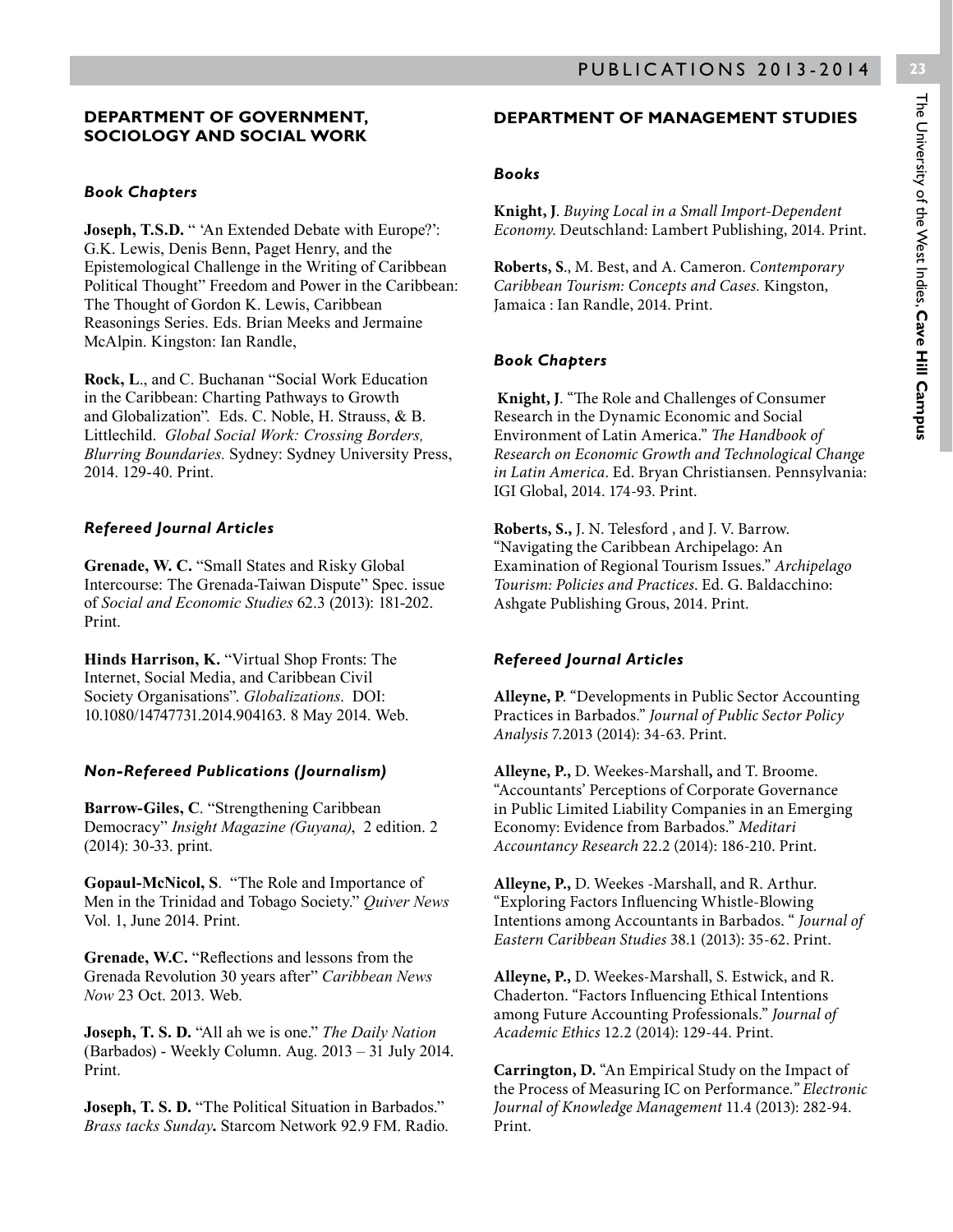Alleyne, P., D. Weekes-Marshall, S. Estwick, and **R. Chaderton**. "Factors Influencing Ethical Intentions among Future Accounting Professionals." *Journal of Academic Ethics* 12.2 (2014): 129-44. Print.

**Charles-Soverall, W**."Public Enterprises: Agents of Public Sector Entrepreneurship." *The Journal of Public Sector Policy Analysis* 7 (2013): 125-44. Print.

**Corbin, A**. "Conceptualising a Framework for Team Transformational Leadership, Hrm and Competitiveness in the African Diaspora: A Resource-Based Perspective." *African Academy of Management* (2014): 540-53. Print.

**Corbin, A.,** and P. Alleyne. "Senior Managers' Perceptions of Shared Leadership in the Hospitality Industry in a Small Island Developing State." *Journal of Human Resource in Hospitality and Tourism* 13.3 (2014): 350-70. Print.

Greenidge, D**., D. Devonish**, and P. Alleyne. "The Relationship between Ability-Based Emotional Intelligence and Contextual Performance and Counterproductive Work Behaviours: A Test of the Mediating Effects of Job Satisfaction." *Human Performance* 27.3 (2014): 225-42. Print.

Alleyne, P**.,** D. Weekes-Marshall, **S. Estwick**, and R. Chaderton. . "Factors Influencing Ethical Intentions among Future Accounting Professionals." *Journal of Academic Ethics* 12.2 (2014): 129-44. Print.

**Estwick, S**. "The Small Business Finance Dilemma: An Exploratory Study of Barbadian Firms."*Journal of Eastern Caribbean Studies* 38.3 (2013): 1-28. Print.

**Greenidge, D.,** and I Coyne. "Job Stressors and Voluntary Work Behaviours: Mediating Effect of Emotion and Moderating Roles of Personality and Emotional Intelligence." *Human Resource Management Journal 24.4* (2014): 479-95. Print.

**Greenidge, D.,** D. Devonish, and P. Alleyne. "The Relationship between Ability-Based Emotional Intelligence and Contextual Performance and Counterproductive Work Behaviours: A Test of the Mediating Effects of Job Satisfaction." *Human Performance* 27.3 (2014): 225-42. Print.

**Harris, T**. "ICTs and the Accounting Profession in a SIDS." *Journal of Accounting and Finance Research* 3.3 (2014): 58-70. Print.

Ventose, E. , and **T. Harris**. "Managing the "Risky" Business of Patenting in the United States." *European Intellectual Property Review.* 12 (2014): 15. Print.

Hunte, K., A. Alleyne, and **T. Lorde**. "Should Caricom Conclude a New Trade Agreement with Canada? A Case Analysis of Barbados- Canada Trade Negotiations. ." *The Journal of Public Sector Policy Analysis* 7 (2013): 3-12. Print.

**Pounder, P.** "Economic Reform and Entrepreneurship in Barbados." *Eurasian Journal of Business and Management* 1.2 (2013): 16-23. Print.

**Pounder, P.,** G. Bovell, and S. Pilgrim-Worrell. "A Review of Supply Chain Management and Its Main External Influential Factors." *Supply Chain Forum: An International Journal* 14.3 (2013): 42-50. Print.

**Roberts, S.** "Assessing the Potential of Diaspora Tourism: A Conceptual Approach." *Journal of Eastern Caribbean Studies* 37.3-4 (2013): 115-32. Print.

#### *Conference Proceeding*

**Carrington. D**., "Intellectual Capital and Its Influence on Financial Performance of Companies in Underdeveloped Capital Markets- the Case of the Caribbean." *Proceedings of the International Conference on Intellectual Capital, Knowledge Management and Organisational Learning*. Academic Conferences and Publishing International Ltd, 2013. 78-86. Print.

#### *Book Reviews*

**Jonsson, C.** Rev. of *Performing Nordic Heritage: Everyday Practices and Institutional Culture*, ed. Peter Aronsson and Lizette Graden. Journal of Heritage Tourism 9.4 (2014): 365-66. Print.

**Jonsson, C.** Rev. of *Second Home Tourism in Europe: Lifestyle Issue Policy Responses Annals of Tourism Research* 45. Mar. 2014: 185-86. Print.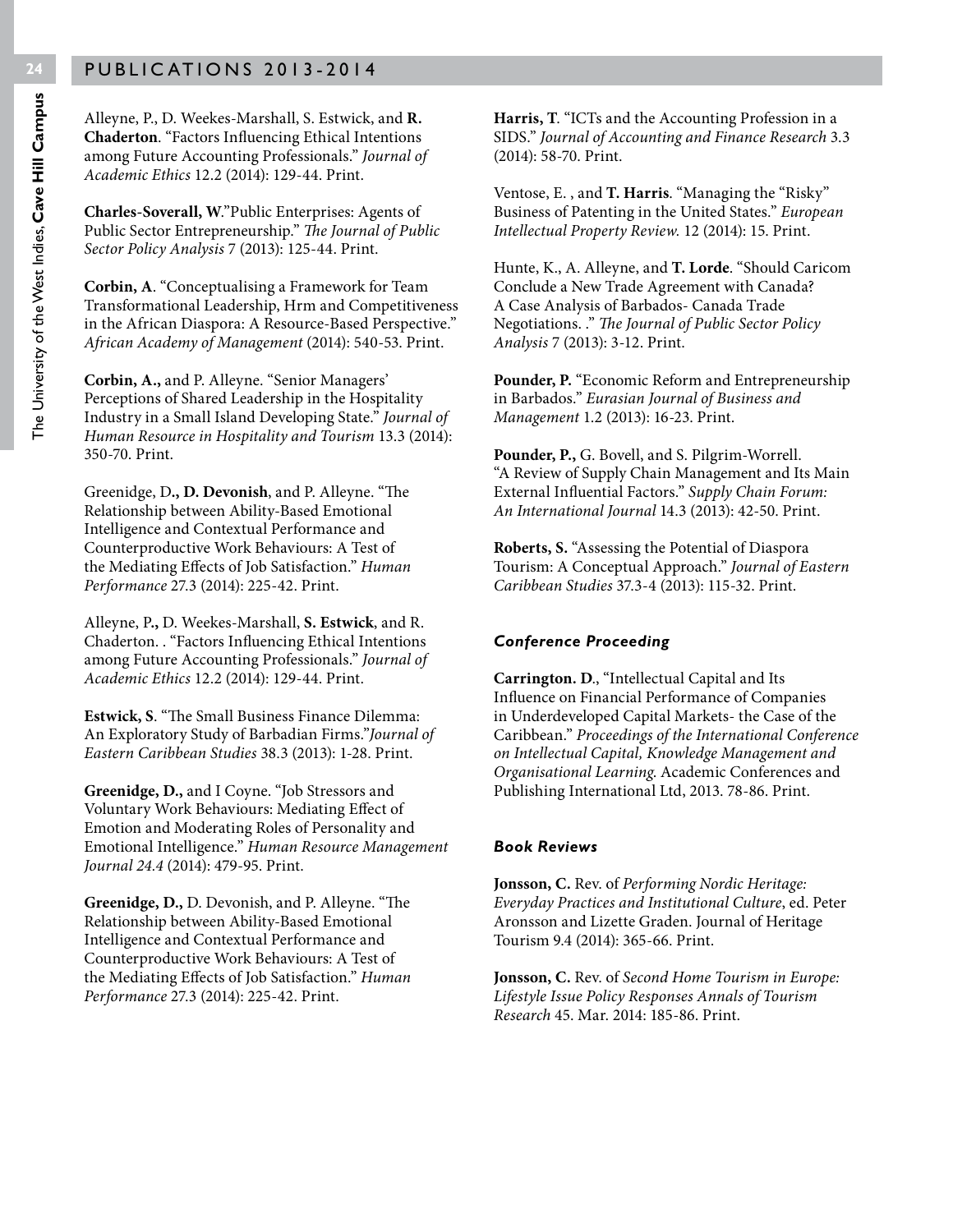#### **SIR ARTHUR LEWIS INSTITUTE FOR SOCIAL AND ECONOMIC STUDIES**

#### *Book Chapter*

**Marshall, D**. "The New World Group of Dependency Scholars: Reflections of a Caribbean Avant-garde Movement." *The Companion to Development Studies.*  Ed. V Desai and R. Potter. London: Routledge. 2014. 116- 20. Print.

#### *Refereed Journal Articles*

**Bailey, C.** "Exploring Female Motivations for Drug Smuggling on the Island of Barbados." *Feminist Criminology*. 8:2 (2013): 117- 41. Print.

**---.** "Money and Respect: Masculinity and Drug Smuggling in the Caribbean." *Caribbean Journal of Criminology*. 1:1 (2014): 23-47. Print.

**Lashley, J.,** and K. Warner**.** "Evidence of Demand for Microinsurance for Coping and Adaptation to Weather Extremes in the Caribbean." *Climatic Change.*  Oct. (2013): 1-12. Web.

**Marshall, D**. "Re-branding Caribbean OFCs: Girding Law and Diplomacy with Critique." *International Financial Centre Review*. Sept. 2014. Web.

#### *Project Reports*

**Lashley, J.** J. Whitehead, and W. Moore. *Private Sector Assessment Final Report for Antigua and Barbuda, Dominica, Grenada, St. Kitts and Nevis, St Lucia, St. Vincent and the Grenadines and the OECS Overview Report.* Dec. 2013. Print.

**Lashley, J**. *Strengthening Capacity to Monitor Human Development in Barbados and the OECS: Issues and Constraints in Collecting and Disseminating Data* – Final Report to United Nations Development Program. February 2014. Print.

**Whitehead, Judy.** *Caribbean: Strategies for Private Sector Development in Six OECS Countries*, Report for Antigua and Barbuda, for IADB, DFID, CIDA, CDB. Oct. 2013. Print.

**---.** *Compete Caribbean: Strategies for Private Sector Development in Six OECS Countries.* Various country reports for IADB, DFID, CIDA, CDB. Oct. 2013. Print.

Lashley, J**. J. Whitehead**, and W. Moore. *Private Sector Assessment* Final Report for Antigua and Barbuda, Dominica, Grenada, St. Kitts and Nevis, St Lucia, St. Vincent and the Grenadines and the OECS Overview Report. Dec. 2013. Print.

**Whitehead, Judy**. *Strengthening Capacity to Monitor Human Development in Barbados and the OECS* for UNDP. Feb. 2014. Print.

#### *Non-Refereed Publication*

**Marshall, D**. "Caribbean International Finance Industry: Why and What Politics Matter." *Guyana Stabroek News* 24 Feb. 2014: Print.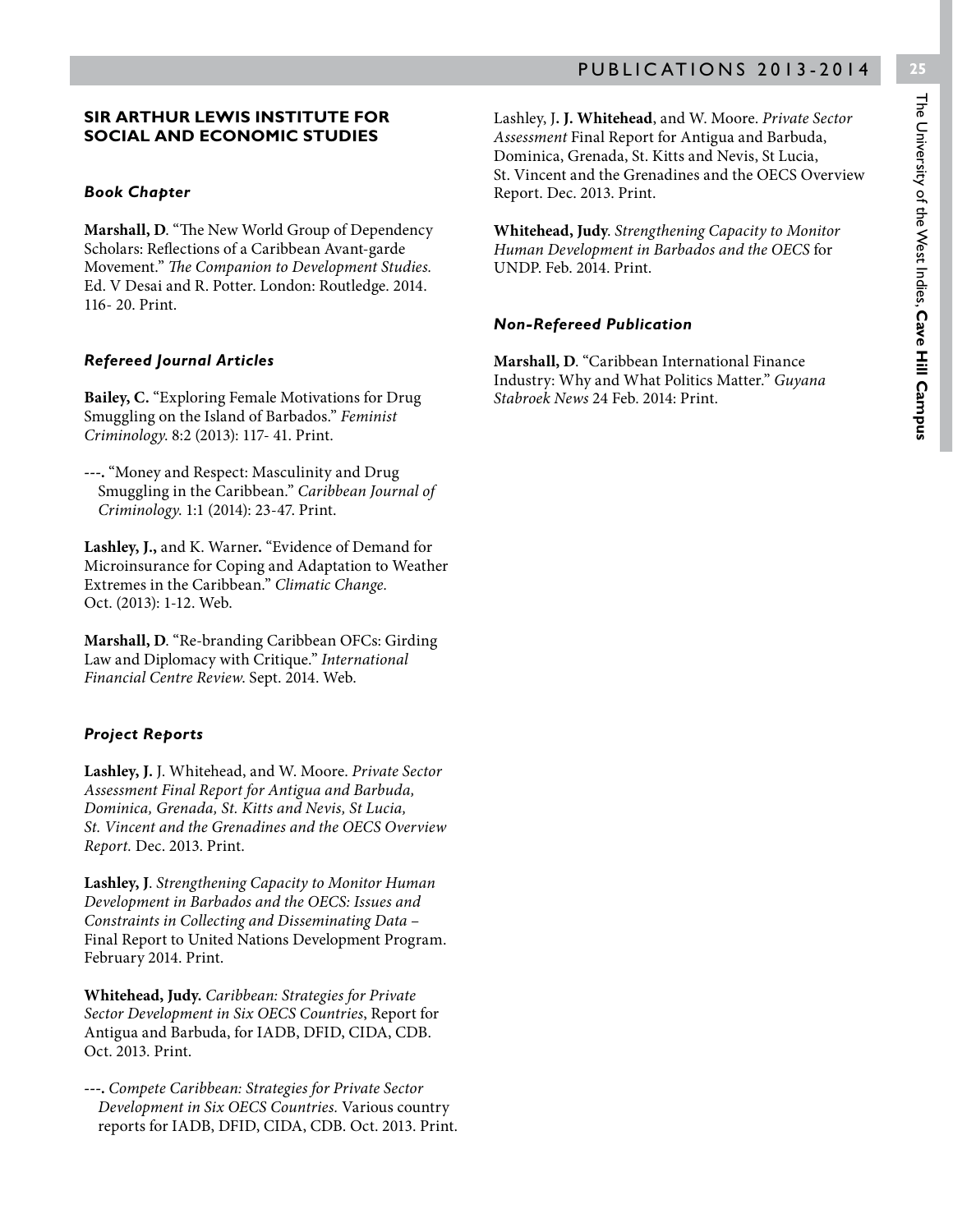### INSTITUTE OF GENDER AND DEVELOPMENT STUDIES: NITA BARROW UNIT

#### *Book Chapters*

**Barriteau, V. E**. "A (Re) Turn to Love: An Epistemic Conversation between Lorde's 'Uses of the Erotic' and Jónasdóttir's 'Love Power'." "*Love – a Question for Feminism in the Twenty-First Century.* Eds. Anna G. Jónasdóttir and Ann Fergusson. London: Routledge/ Taylor and Francis, 2013. 77-96. Print.

**Crawford, C.** "Contesting Maternal Right': The Impact of Transnational Migration on Mother-Daughter Relationships." *Feminist and Critical Perspectives on Caribbean Mothering.* Eds. Dorsia Smith Silva and Simone A. James Alexander. Trenton: Africa World Press, 2013. 155-79. Print.

**DeShong, H. A. F**. "Gendered Discourses of Romantic Love/Ing and Violence." *Doing Gender, Doing Love: Interdisciplinary Voices.* Ed. Serena Petrella. Oxford: Inter-Disciplinary Press, 2014. 103-22. Print.

#### *Refereed Journal Articles*

Kempadoo, K. and **H. A. F. DeShong**. "Caribbean Feminist Research Methods: An Editorial Note.". Caribbean Feminist Research Methods for Gender and *Sexuality* Studies. *Ed. Kamala Kempadoo, Hamilah De Shong and Charmaine Crawford.* Spec. issue of *Caribbean Review of Gender Studies: a Journal of Caribbean Perspectives on Gender and Feminism* 7 (2013): 1-6. Print.

**DeShong, H. A. F.** "Feminist Reflexive Interviewing: Researching Violence against Women in St. Vincent and the Grenadines." Caribbean Feminist Research Methods for Gender and Sexuality studies. Ed. Kamala kempadoo, Halimah De Shong and Charmaine Crawford. Spec. issue of *Caribbean Review of Gender Studies: a Journal of Caribbean Perspectives on Gender and Feminism* 7 (2013): 1-24. Print.

#### *Book Review*

**Crawford, C**. "Sexually Undone." Rev. of *Sex and the Citizen: Interrogating the Caribbean*. Ed. Faith Smith. *Sx Salon: a Small Axe Literary Platform* 16 (2014). Print.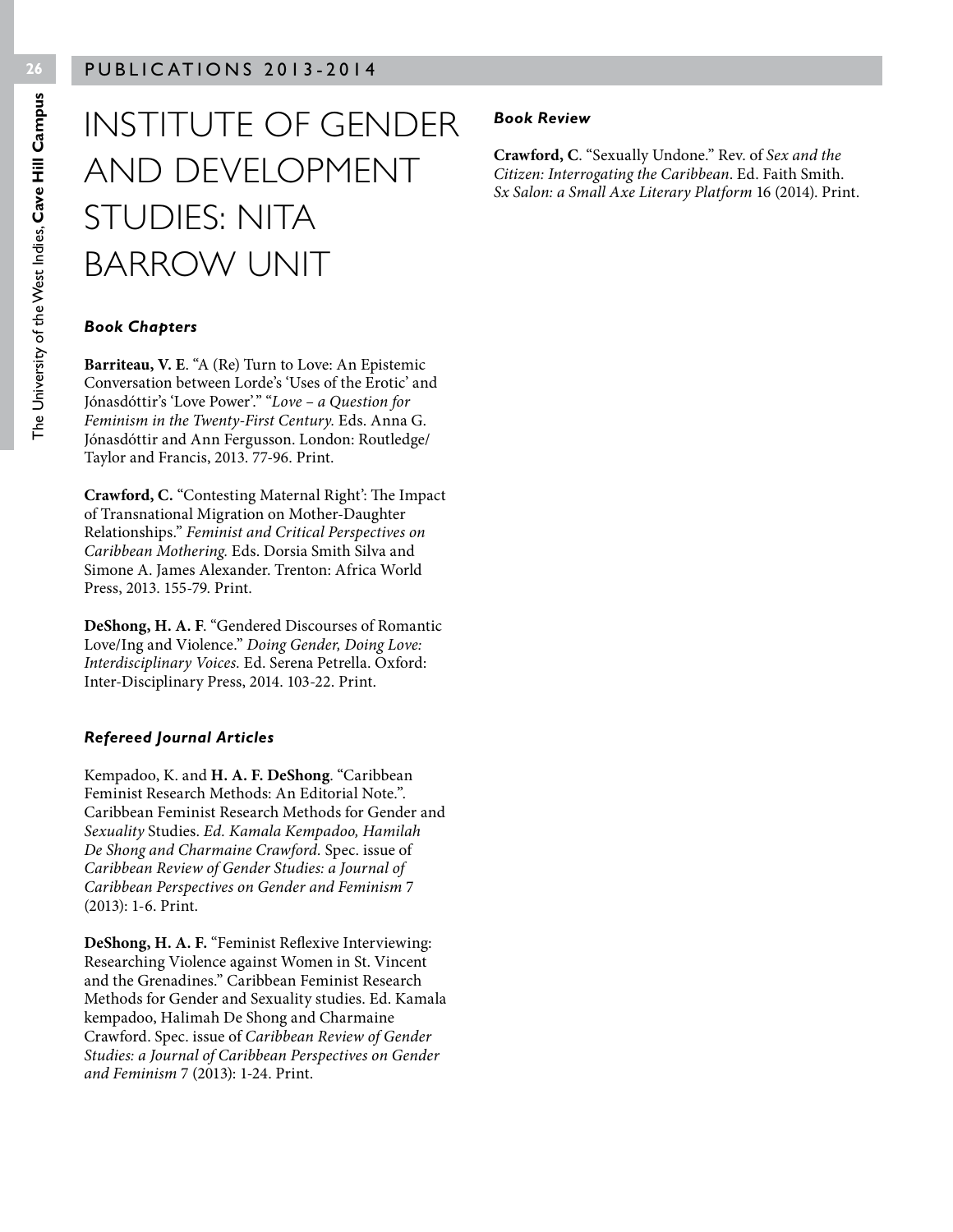### Non-Teaching Departments

#### **SIDNEY MARTIN LIBRARY**

#### *Book Chapter*

**Thomas, S. L.** "Higher Education in Barbados: Contributing to Development in the Caribbean." *Education in the Commonwealth Caribbean and the Netherlands Antilles.(Education around the World Series)*.Eds. Emel Thomas and Colin Brock. London: Bloomsbury Academic, 2014. 86-105. Print.

#### *Refereed Journal Articles*

**Knight, J.** "Rapid On-boarding of Academic Librarians: Good Economic Sense." *Bottom Line: Managing Library Finances* 26.4 (2013): 152-60. Print.

**Wood, B. A.** Rev. of *Describing Electronic, Digital, and Other Media Using AACR2 and RDA: A How-To-Do-It- Manual and CD-ROM for Librarians*, by Mary Beth Weber and Fay Angela Austin. New York: Neal-Schuman Pub., 2011. *Caribbean Library Journal* 1 (2013): 91-92. Print.

#### *Non-Refereed Journal Article*

**Wood, B. A**. "Using Web 2.0 technologies for communication, collaboration and community building: a Caribbean Perspective." *Library Hi Tech News*. 30.6 (2013): 7–11. Print.

#### **UWI HIV/AIDS RESPONSE PROGRAMME (UWIHARP)**

#### *Refereed Journal Article*

Gromer, J., **M. H. Campbell,** T. Gomory, and D-M Maynard. "Sexual Prejudice Among Barbadian University Students." *Journal of Gay and Lesbian Social Services* 25.4 (2013): 399-419. Print.